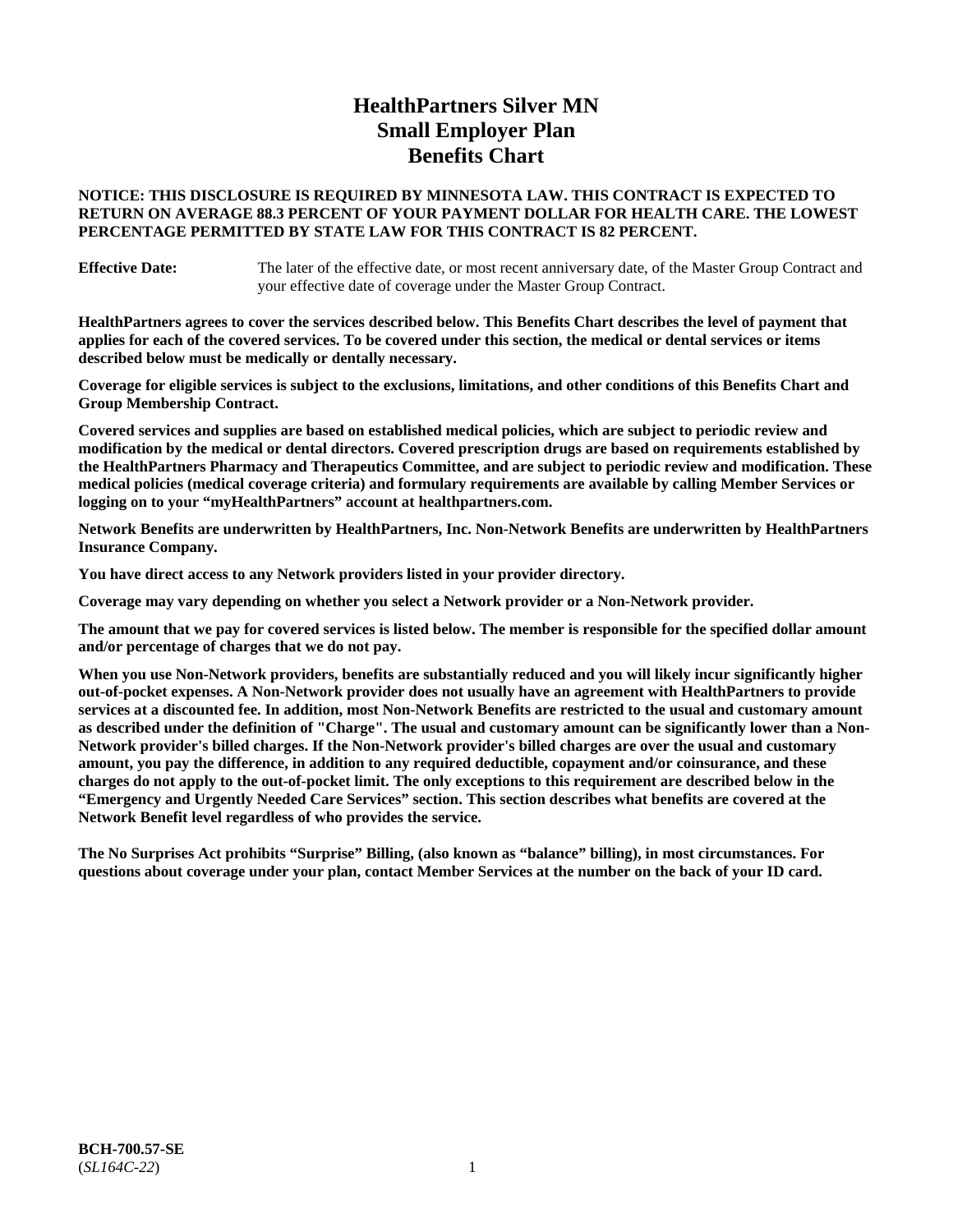# **These definitions apply to this Benefits Chart. They also apply to the Contract.**

| <b>Biosimilar Drugs:</b> | A prescription drug, approved by the Food and Drug Administration (FDA), that the FDA has<br>determined is biosimilar to and interchangeable with a biological brand name drug. Biosimilar<br>drugs are not considered generic drugs and are not covered under the generic drug benefit.                                                                                                                                                                                                                                                                                                                                           |
|--------------------------|------------------------------------------------------------------------------------------------------------------------------------------------------------------------------------------------------------------------------------------------------------------------------------------------------------------------------------------------------------------------------------------------------------------------------------------------------------------------------------------------------------------------------------------------------------------------------------------------------------------------------------|
| <b>Brand Name Drug:</b>  | A prescription drug, approved by the Food and Drug Administration (FDA), that is manufactured,<br>sold, or licensed for sale under a trademark by the pharmaceutical company that originally<br>researched and developed the drug. Brand name drugs have the same active-ingredient formula as<br>the generic version of the drug. However, generic drugs are manufactured and sold by other drug<br>manufacturers and are generally not available until after the patent on the brand name drug has<br>expired. A few brand name drugs may be covered at the generic drug benefit level if this is<br>indicated on the formulary. |
| <b>Calendar Year:</b>    | This is the 12-month period beginning 12:01 A.M. Central Time, on January 1, and ending 12:00<br>A.M. Central Time of the next following December 31.                                                                                                                                                                                                                                                                                                                                                                                                                                                                              |
| <b>Charge:</b>           | For covered services delivered by participating network providers, this is the provider's discounted<br>charge for a given medical/surgical service, procedure or item.                                                                                                                                                                                                                                                                                                                                                                                                                                                            |
|                          | For covered services delivered by non-network providers, a contracted rate may apply if such<br>arrangement is available to HealthPartners.                                                                                                                                                                                                                                                                                                                                                                                                                                                                                        |
|                          | For the Usual and Customary charge for covered services delivered by non-network providers, our<br>payment is calculated using one of the following options to be determined at HealthPartners'<br>discretion: 1) a percentage of the Medicare fee schedule; 2) a comparable schedule if the services<br>is not on the Medicare fee schedule; 3) a commercially reasonable rate for such service.                                                                                                                                                                                                                                  |
|                          | The Usual and Customary Charge is the maximum amount allowed that we consider in the<br>calculation of the payment of charges incurred for certain covered services. You must pay for any<br>charges above the usual and customary charge, and they do not apply to the out-of-pocket limit.                                                                                                                                                                                                                                                                                                                                       |
|                          | A charge is incurred for covered ambulatory medical and surgical services, on the date the service<br>or item is provided. A charge is incurred for covered inpatient services, on the date of admission to<br>a hospital. To be covered, a charge must be incurred on or after the member's effective date and<br>on or before the termination date.                                                                                                                                                                                                                                                                              |
| Copayment/Coinsurance:   | The specified dollar amount, or percentage, of charges incurred for covered services, which we do<br>not pay, but which a member must pay, each time a member receives certain medical services,<br>procedures or items. Our payment for those covered services or items begins after the copayment<br>or coinsurance is satisfied. Covered services or items requiring a copayment or coinsurance are<br>specified in this Benefits Chart.                                                                                                                                                                                        |
|                          | For services provided by a network provider:                                                                                                                                                                                                                                                                                                                                                                                                                                                                                                                                                                                       |
|                          | An amount which is listed as a flat dollar copayment is applied to a network provider's discounted<br>charges for a given service. However, if the network provider's discounted charge for a service or<br>item is less than the flat dollar copayment, you will pay the network provider's discounted charge.<br>An amount which is listed as a percentage of charges or coinsurance is based on the network<br>provider's discounted charges, calculated at the time the claim is processed, which may include an<br>agreed upon fee schedule rate for case rate or withhold arrangements.                                      |
|                          | For services provided by a non-network provider:                                                                                                                                                                                                                                                                                                                                                                                                                                                                                                                                                                                   |
|                          | Any copayment or coinsurance is applied to the lesser of the provider's charges or the usual and<br>customary charge for a service.                                                                                                                                                                                                                                                                                                                                                                                                                                                                                                |
|                          | A copayment or coinsurance is due at the time a service is provided, or when billed by the<br>provider. The copayment or coinsurance applicable for a scheduled visit with a network provider<br>will be collected for each visit, late cancellation and failed appointment. Services may not be<br>withheld for failure to pay a deductible or coinsurance at or prior to the time of service.                                                                                                                                                                                                                                    |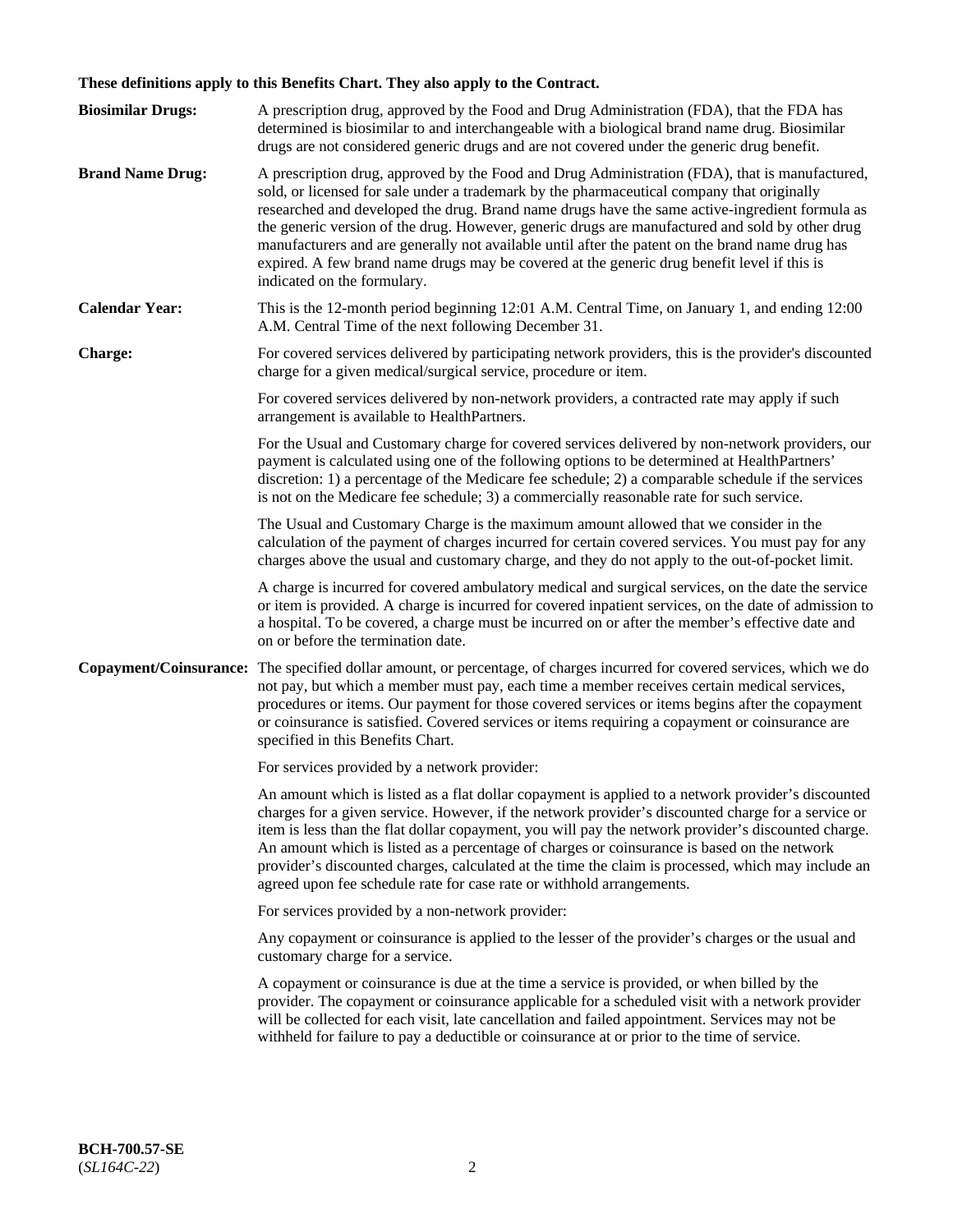| Deductible:                | The specified dollar amount of charges incurred for covered services, which we do not pay, but a<br>member or a family has to pay first in a calendar year. Our payment for those services or items<br>begins after the deductible is satisfied. For network providers, the amount of the charges that apply<br>to the deductible are based on the network provider's discounted charges, calculated at the time<br>the claim is processed, which may include an agreed upon fee schedule rate for case rate or<br>withhold arrangements. For non-network providers, the amount of charges that apply to the<br>deductible are the lesser of the provider's charges or the usual and customary charge for a service.                                                                                                                                                                                                                                                                                                                                                                                                                                                                                                                                             |
|----------------------------|------------------------------------------------------------------------------------------------------------------------------------------------------------------------------------------------------------------------------------------------------------------------------------------------------------------------------------------------------------------------------------------------------------------------------------------------------------------------------------------------------------------------------------------------------------------------------------------------------------------------------------------------------------------------------------------------------------------------------------------------------------------------------------------------------------------------------------------------------------------------------------------------------------------------------------------------------------------------------------------------------------------------------------------------------------------------------------------------------------------------------------------------------------------------------------------------------------------------------------------------------------------|
|                            | Any amounts paid or reimbursed by a third party, including but not limited to: point of service<br>rebates, manufacturer coupons, manufacturer debit cards or other forms of direct reimbursement to<br>a member for a product or service, will not apply toward your deductible, to the extent permitted<br>under state and federal law.                                                                                                                                                                                                                                                                                                                                                                                                                                                                                                                                                                                                                                                                                                                                                                                                                                                                                                                        |
|                            | Your plan has an embedded deductible. This means once a member meets the individual<br>deductible, the plan begins paying benefits for that person. If two or more members of the family<br>meet the family deductible, the plan begins paying benefits for all members of the family,<br>regardless of whether each member has met the individual deductible. However, a member may<br>not contribute more than the individual deductible toward the family deductible.                                                                                                                                                                                                                                                                                                                                                                                                                                                                                                                                                                                                                                                                                                                                                                                         |
|                            | All services are subject to the deductible unless otherwise indicated below in this Benefits Chart.                                                                                                                                                                                                                                                                                                                                                                                                                                                                                                                                                                                                                                                                                                                                                                                                                                                                                                                                                                                                                                                                                                                                                              |
| Formulary:                 | This is a current list, which may be revised from time to time, of formulary prescription drugs,<br>medications, equipment and supplies covered by us as indicated in the Benefits Chart which are<br>covered at the highest benefit level. Some drugs may require prior authorization to be covered as<br>formulary drugs. You may be granted an exception to the formulary that is available to you upon<br>request. These guidelines and procedures include exceptions to the formulary for anti-psychotic<br>prescription drugs prescribed to treat emotional disturbances or mental illness if your health care<br>provider (1) indicates to the dispensing pharmacist, orally or in writing, that the prescription must<br>be dispensed as indicated and (2) certifies in writing to us that the prescribed drug will best treat<br>your condition. Also, you may continue to receive certain non-formulary prescription drugs for<br>diagnosed mental illness or emotional disturbance when our formulary changes or you change<br>health plans for up to one year following the change. We also have written guidelines and<br>procedures for granting formulary exceptions for other drugs that are available to you upon request<br>or on our website. |
|                            | HMO Formulary Exception Process (including antipsychotic drugs). If you are prescribed a<br>drug, we must promptly grant you an exception to our formulary when your health care provider<br>indicates to us that:                                                                                                                                                                                                                                                                                                                                                                                                                                                                                                                                                                                                                                                                                                                                                                                                                                                                                                                                                                                                                                               |
|                            | (1) the formulary drug causes an adverse reaction to the patient;<br>(2) the formulary drug is contraindicated for the patient; or<br>(3) the health care provider demonstrates that the prescription drug must be dispensed as written<br>to provide maximum medical benefit to the patient.                                                                                                                                                                                                                                                                                                                                                                                                                                                                                                                                                                                                                                                                                                                                                                                                                                                                                                                                                                    |
|                            | The formulary, and information on drugs that require authorization, are available by calling<br>Member Services or logging on to your "myHealthPartners" account at healthpartners.com.                                                                                                                                                                                                                                                                                                                                                                                                                                                                                                                                                                                                                                                                                                                                                                                                                                                                                                                                                                                                                                                                          |
|                            | Formulary Changes. The formulary may change throughout the year. If you are affected by a<br>formulary change, you will receive at least 30 days' advanced notice of that change, and you<br>may request a formulary exception.                                                                                                                                                                                                                                                                                                                                                                                                                                                                                                                                                                                                                                                                                                                                                                                                                                                                                                                                                                                                                                  |
| <b>Generic Drug:</b>       | A prescription drug, approved by the Food and Drug Administration (FDA) that the FDA has<br>determined is comparable to a brand name drug product in dosage form, strength, route of<br>administration, quality, intended use and documented bioequivalence. Generally, generic drugs<br>cost less than brand name drugs. Some brand name drugs may be covered at the generic drug<br>benefit level if this is indicated on the formulary.                                                                                                                                                                                                                                                                                                                                                                                                                                                                                                                                                                                                                                                                                                                                                                                                                       |
| <b>Non-Formulary Drug:</b> | This is a prescription drug approved by the Food and Drug Administration (FDA) that is not on<br>the formulary, is medically necessary and is not investigative or otherwise excluded under this<br>Benefits Chart.                                                                                                                                                                                                                                                                                                                                                                                                                                                                                                                                                                                                                                                                                                                                                                                                                                                                                                                                                                                                                                              |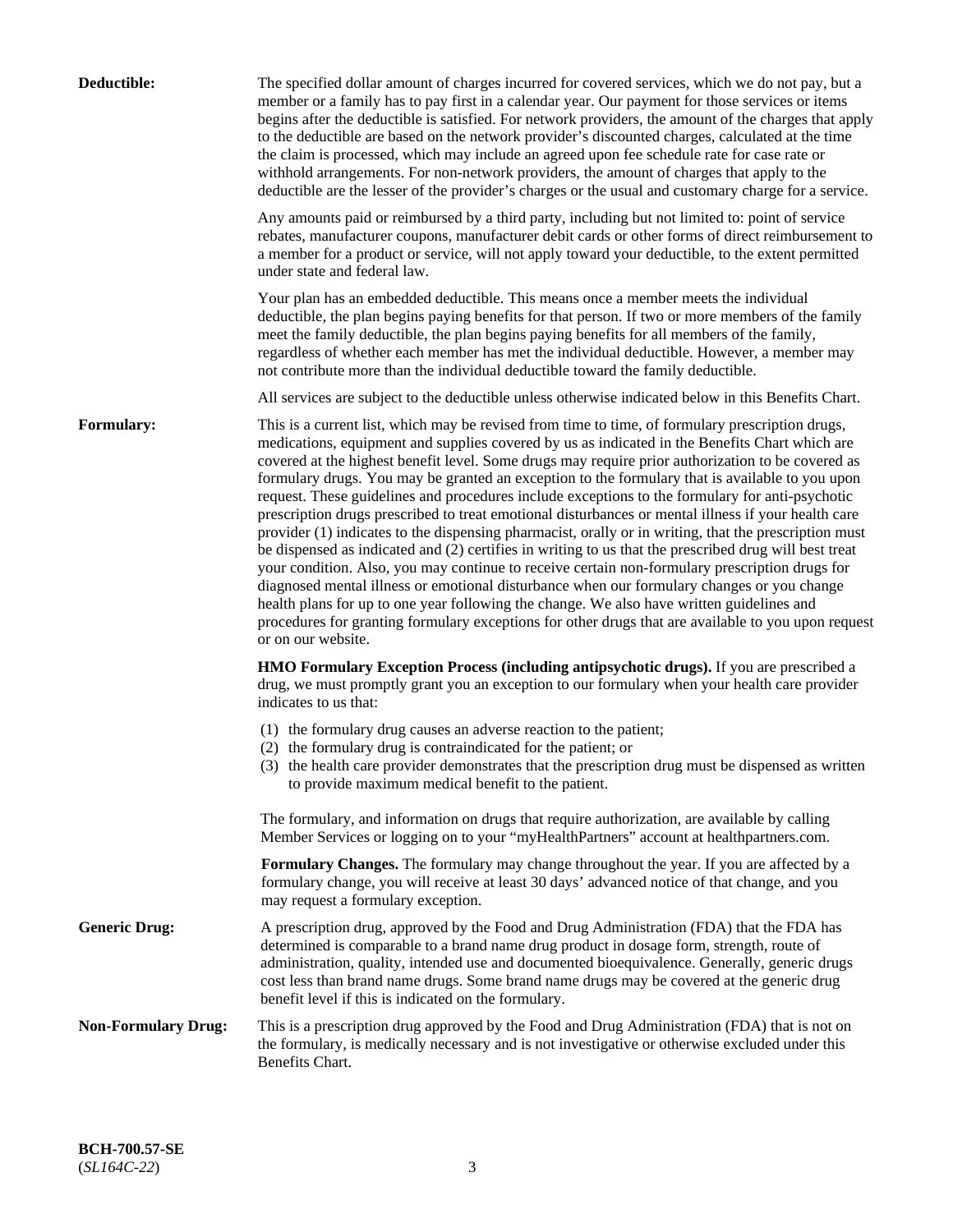| <b>Out-of-Pocket Expenses:</b> | You pay the specified copayments/coinsurance and deductibles applicable for particular services,<br>subject to the out-of-pocket limit described below. These amounts are in addition to the monthly<br>enrollment payments.                                                                                                                                                                                                                                                                                                        |
|--------------------------------|-------------------------------------------------------------------------------------------------------------------------------------------------------------------------------------------------------------------------------------------------------------------------------------------------------------------------------------------------------------------------------------------------------------------------------------------------------------------------------------------------------------------------------------|
| <b>Out-of-Pocket Limit:</b>    | You pay the copayments/coinsurance and deductibles for covered services, to the individual or<br>family out-of-pocket limit. Thereafter we cover 100% of the charges incurred for all other covered<br>services, for the rest of the calendar year. You pay amounts greater than the out-of-pocket limit if<br>you exceed any visit or day limits.                                                                                                                                                                                  |
|                                | Non-Network Benefits above the usual and customary charge (see definition of charge above) do<br>not apply to the out-of-pocket limit.                                                                                                                                                                                                                                                                                                                                                                                              |
|                                | Non-Network benefits for transplant surgery do not apply to the out-of-pocket limit.                                                                                                                                                                                                                                                                                                                                                                                                                                                |
|                                | Any amounts paid or reimbursed by a third party, including but not limited to: point of service<br>rebates, manufacturer coupons, manufacturer debit cards or other forms of direct reimbursement to<br>a member for a product or service, will not apply as an out of pocket expense, to the extent<br>permitted under state and federal law.                                                                                                                                                                                      |
|                                | You are responsible to keep track of the out-of-pocket expenses. Contact our Member Services<br>department for assistance in determining the amount paid by the enrollee for specific eligible<br>services received. Claims for reimbursement under the out-of-pocket limit provisions are subject<br>to the same time limits and provisions described under the "Claims Provisions" section of the<br>Contract.                                                                                                                    |
| <b>Specialty Drug List:</b>    | This is a current list, which may be revised from time to time, of prescription drugs, medications,<br>equipment and supplies, which are typically bio-pharmaceuticals. The purpose of a specialty drug<br>list is to facilitate enhanced monitoring of complex therapies used to treat specific conditions.<br>Specialty drugs are covered by us as indicated in this Benefits Chart. The specialty drug list is<br>available by calling Member Services or logging on to your "myHealthPartners" account at<br>healthpartners.com |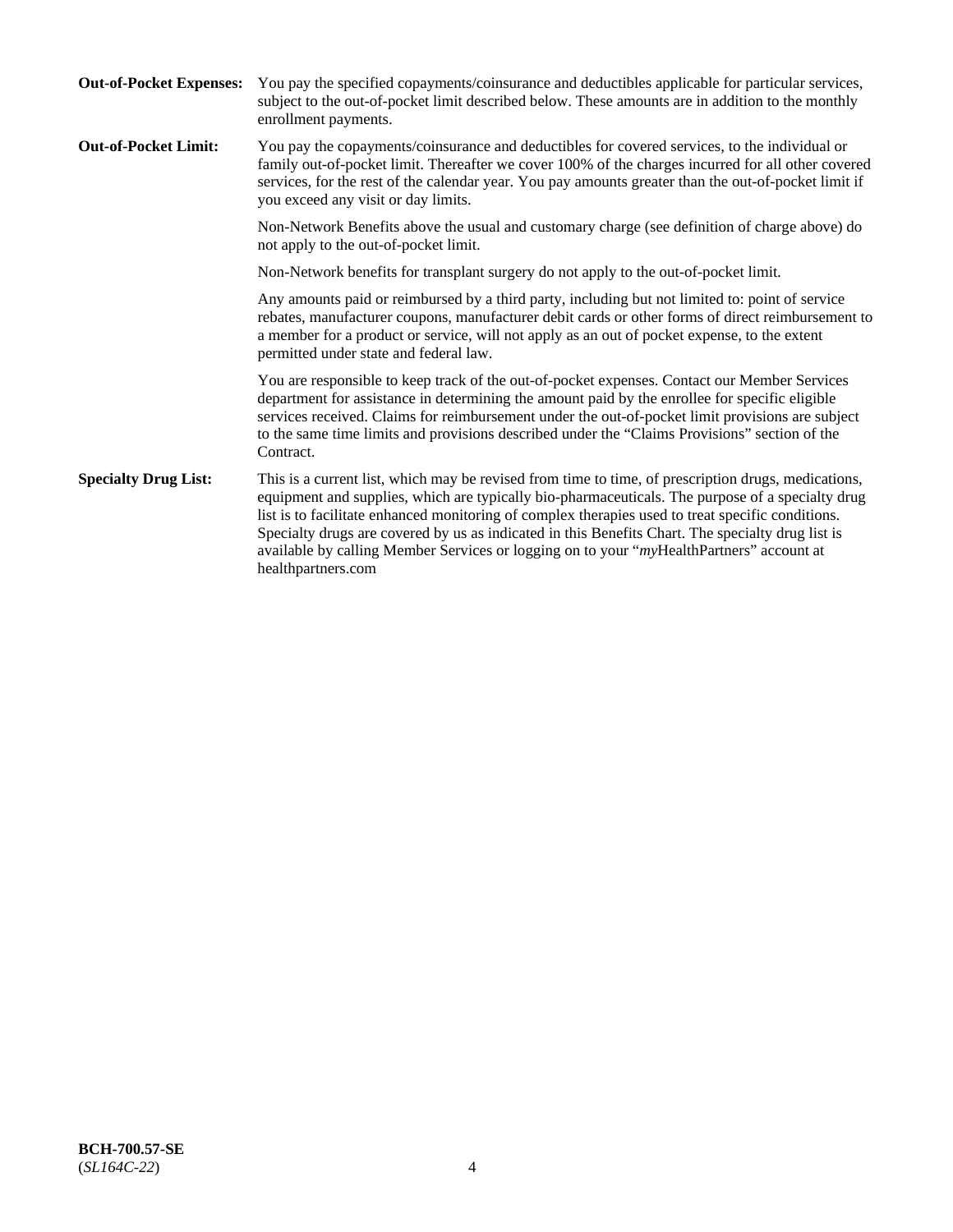# **DEDUCTIBLES AND OUT-OF-POCKET LIMITS**

# **Individual Calendar Year Deductible**

| <b>Network Benefits</b> | <b>Non-Network Benefits</b> |
|-------------------------|-----------------------------|
| \$3,500                 | \$10,000                    |

# **Family Calendar Year Deductible**

| <b>Network Benefits</b> | <b>Non-Network Benefits</b> |
|-------------------------|-----------------------------|
| \$10,500                | \$20,000                    |

Separate deductibles must be satisfied under the Network Benefits and Non-Network Benefits.

Your plan has an embedded deductible. This means once a member meets the individual deductible, the plan begins paying benefits for that person. If two or more members of the family meet the family deductible, the plan begins paying benefits for all members of the family, regardless of whether each member has met the individual deductible. However, a member may not contribute more than the individual deductible toward the family deductible.

Any amounts paid or reimbursed by a third party, including but not limited to: point of service rebates, manufacturer coupons, debit cards or other forms of direct reimbursement to a member for a product or service, will not apply toward your deductible, to the extent permitted under state and federal law.

#### **Individual Calendar Year Out-of-Pocket Limit**

| <b>Network Benefits</b> | <b>Non-Network Benefits</b> |
|-------------------------|-----------------------------|
| \$8,000                 | \$30,000                    |

### **Family Calendar Year Out-of-Pocket Limit**

| <b>Network Benefits</b> | Non-Network Benefits |
|-------------------------|----------------------|
| \$16,000                | \$60,000             |

Separate Out-of-Pocket Limits must be satisfied under the Network Benefits and Non-Network Benefits.

Non-Network Benefits above the usual and customary charge will not apply toward the individual or family out-of-pocket limit.

Non-Network benefits for transplant surgery do not apply to the out-of-pocket limit.

Any amounts paid or reimbursed by a third party, including but not limited to: point of service rebates, manufacturer coupons, manufacturer debit cards or other forms of direct reimbursement to a member for a product or service, will not apply as an out of pocket expense, to the extent permitted under state and federal law.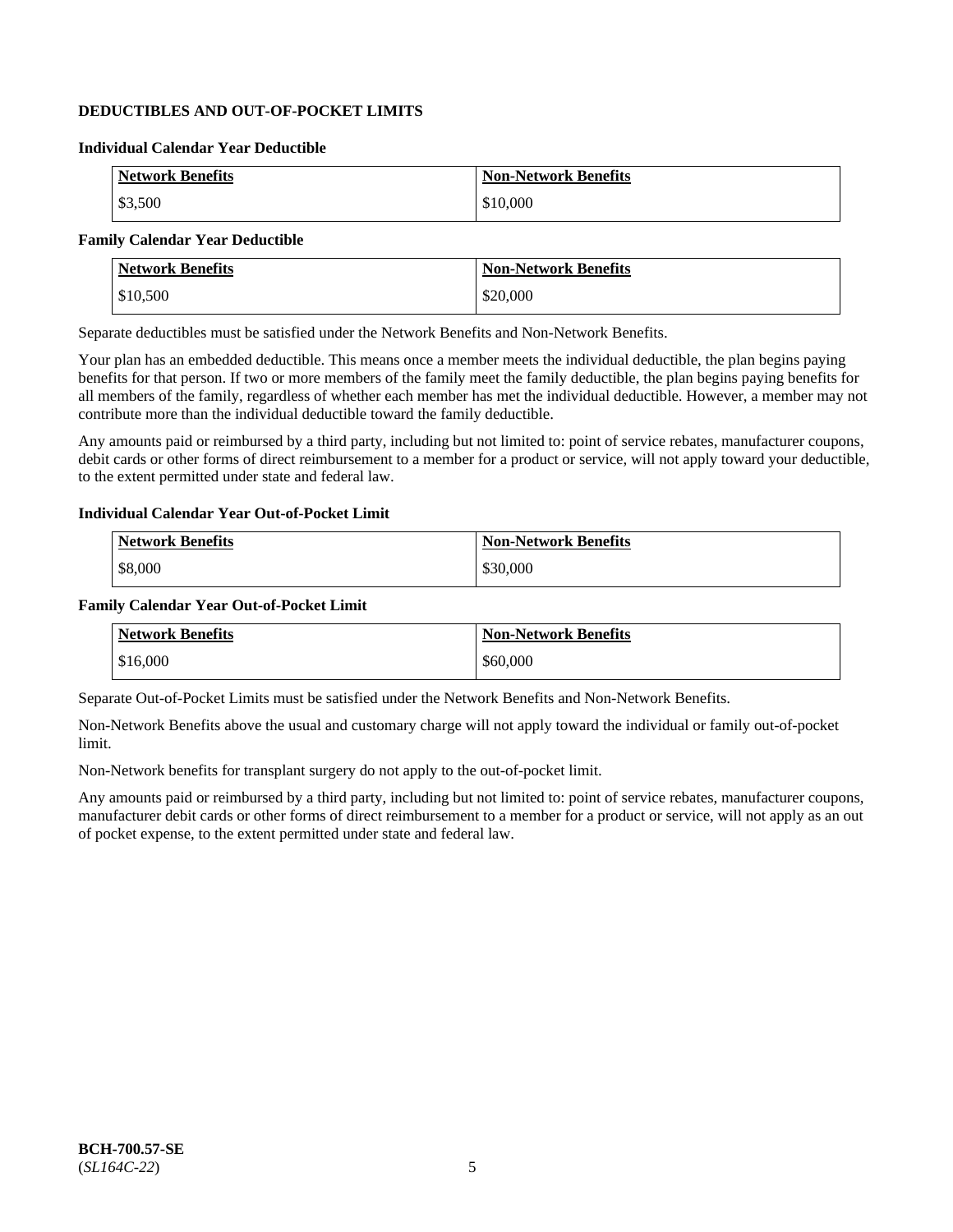# **AMBULANCE AND MEDICAL TRANSPORTATION**

# **Covered Services:**

We cover ambulance and medical transportation for medical emergencies.

We also cover medically necessary, non-emergency medical transportation if it meets our medical coverage criteria.

Covered services and supplies are based on established medical policies, which are subject to periodic review and modification by the medical or dental directors. These medical policies (medical coverage criteria) and applicable prior authorization requirements are available by calling Member Services or logging on to your "myHealthPartners" account at [healthpartners.com.](https://www.healthpartners.com/hp/index.html)

| Network Benefits             | <b>Non-Network Benefits</b> |
|------------------------------|-----------------------------|
| 70% of the charges incurred. | See Network Benefits.       |

# **Not Covered:**

See "Services Not Covered" in the Group Membership Contract.

# **BEHAVIORAL HEALTH SERVICES**

# **Covered Services:**

Covered services are based on established medical policies, which are subject to periodic review and modification by the medical directors. These medical policies (medical coverage criteria) are available by calling Member Services or logging on to your "*my*HealthPartners" account at [healthpartners.com.](http://www.healthpartners.com/)

You have rights to parity in mental health and substance use disorder treatment as required by the federal Mental Health Parity and Addiction Equity Act and Minnesota Statutes, section 62Q.47. These laws require:

- That mental health and substance use disorder services be covered on the same basis as medical services;
- That cost-sharing for mental health and substance use disorder services can be no more restrictive than cost-sharing for similar medical services;
- That treatment restrictions and limitation such as prior authorization and medical necessity can be no more restrictive than for similar medical services;
- That if enrollees have concerns they can call Member Services, file a complaint with HealthPartners, or file a complaint with the Minnesota Department of Health.

# **Mental health services**

We cover services for: mental health diagnoses as described in the Diagnostic and Statistical Manual of Mental Disorders – Fifth Edition (DSM-5) (most recent edition).

We also provide coverage for mental health treatment ordered by a Minnesota court under a valid court order that is issued on the basis of a behavioral care evaluation performed by a licensed psychiatrist or doctoral level licensed psychologist, which includes a diagnosis and an individual treatment plan for care in the most appropriate, least restrictive environment. We must be given a copy of the court order and the behavioral care evaluation, the service must be a covered benefit under this plan, and the service must be provided by a network provider, or other provider as required by law. We cover the evaluation upon which the court order was based if it was provided by a network provider. We also provide coverage for the initial mental health evaluation of a child, regardless of whether that evaluation leads to a court order for treatment, if the evaluation is ordered by a Minnesota juvenile court.

**Outpatient services, including intensive outpatient and day treatment:** We cover medically necessary outpatient professional mental health services for evaluation, crisis intervention, and treatment of mental health disorders.

A comprehensive diagnostic assessment will be used as the basis for a determination by a mental health professional, concerning the appropriate treatment and the extent of services required.

Outpatient services we cover for a diagnosed mental health condition include the following:

- Individual, group, family, and multi-family therapy;
- Medication management provided by a physician, certified nurse practitioner, or physician's assistant;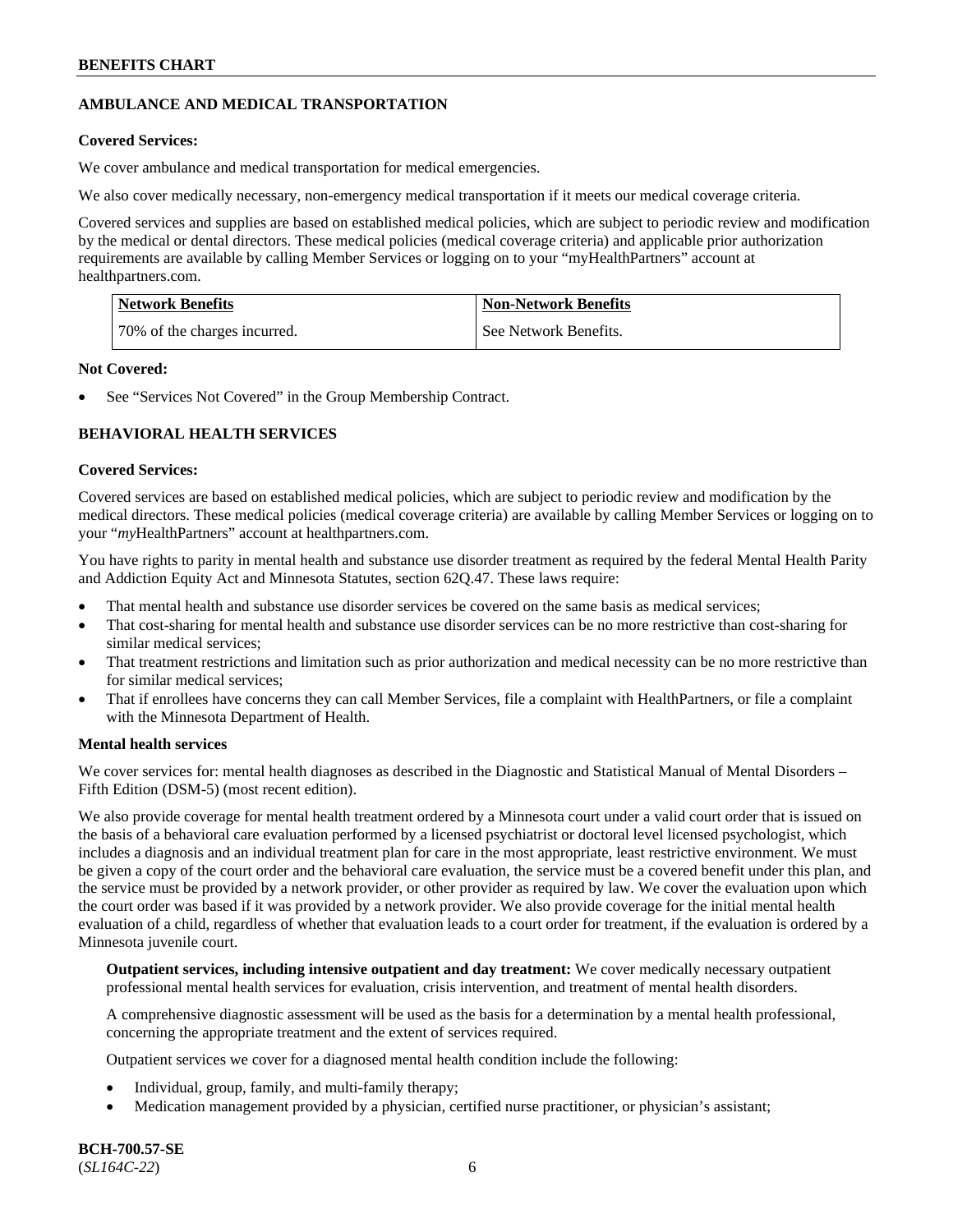- Psychological testing services for the purposes of determining the differential diagnoses and treatment planning for patients currently receiving behavioral health services;
- Day treatment and intensive outpatient services in a licensed program;
- Partial hospitalization services in a licensed hospital or community mental health center;
- Psychotherapy and nursing services provided in the home if authorized by us; and
- Treatment for gender dysphoria.

| <b>Network Benefits</b>                                                                                                                                                                                                                                                         | <b>Non-Network Benefits</b>  |
|---------------------------------------------------------------------------------------------------------------------------------------------------------------------------------------------------------------------------------------------------------------------------------|------------------------------|
| 70% of the charges incurred.                                                                                                                                                                                                                                                    | 50% of the charges incurred. |
| <b>First three visits</b>                                                                                                                                                                                                                                                       |                              |
| The first three mental health and substance use disorder<br>visits, urgent care visits, office visits, convenience<br>clinic visits, telephone visits and e-visits (other than<br>Virtuwell) combined in a calendar year are covered at<br>100%, not subject to the deductible. |                              |
| Physicians services are included; however charges for<br>day treatment services, group visits, office procedures,<br>laboratory, radiology and other ancillary services are<br>not included and will be subject to your deductible and<br>coinsurance.                          |                              |

#### **Group therapy**

| <b>Network Benefits</b>      | <b>Non-Network Benefits</b>  |
|------------------------------|------------------------------|
| 70% of the charges incurred. | 50% of the charges incurred. |

#### **Inpatient services, including mental health residential treatment services:** We cover the following:

- Medically necessary inpatient services in a hospital and professional services for treatment of mental health disorders. Medical stabilization is covered under inpatient hospital services in the "Hospital and Skilled Nursing Facility Services" section; and
- Medically necessary mental health residential treatment services. This care must be authorized by us and provided by a hospital or residential behavioral health treatment facility licensed by the local state or Department of Health and Human Services. Services not covered under this benefit include halfway houses, group homes, extended care facilities, shelter services, correctional services, detention services, transitional services, group residential services, foster care services and wilderness programs.

| Network Benefits             | Non-Network Benefits         |
|------------------------------|------------------------------|
| 70% of the charges incurred. | 50% of the charges incurred. |

#### **Substance use disorder (SUD) services**

We cover medically necessary services for assessments by a licensed alcohol and drug counselor and treatment of substanceuse disorders as defined in the latest edition of the DSM-5.

**Outpatient services, including intensive outpatient and day treatment:** We cover medically necessary outpatient professional services for the diagnosis and treatment of substance use disorders. Substance use disorder treatment programs must be licensed by the applicable state agency.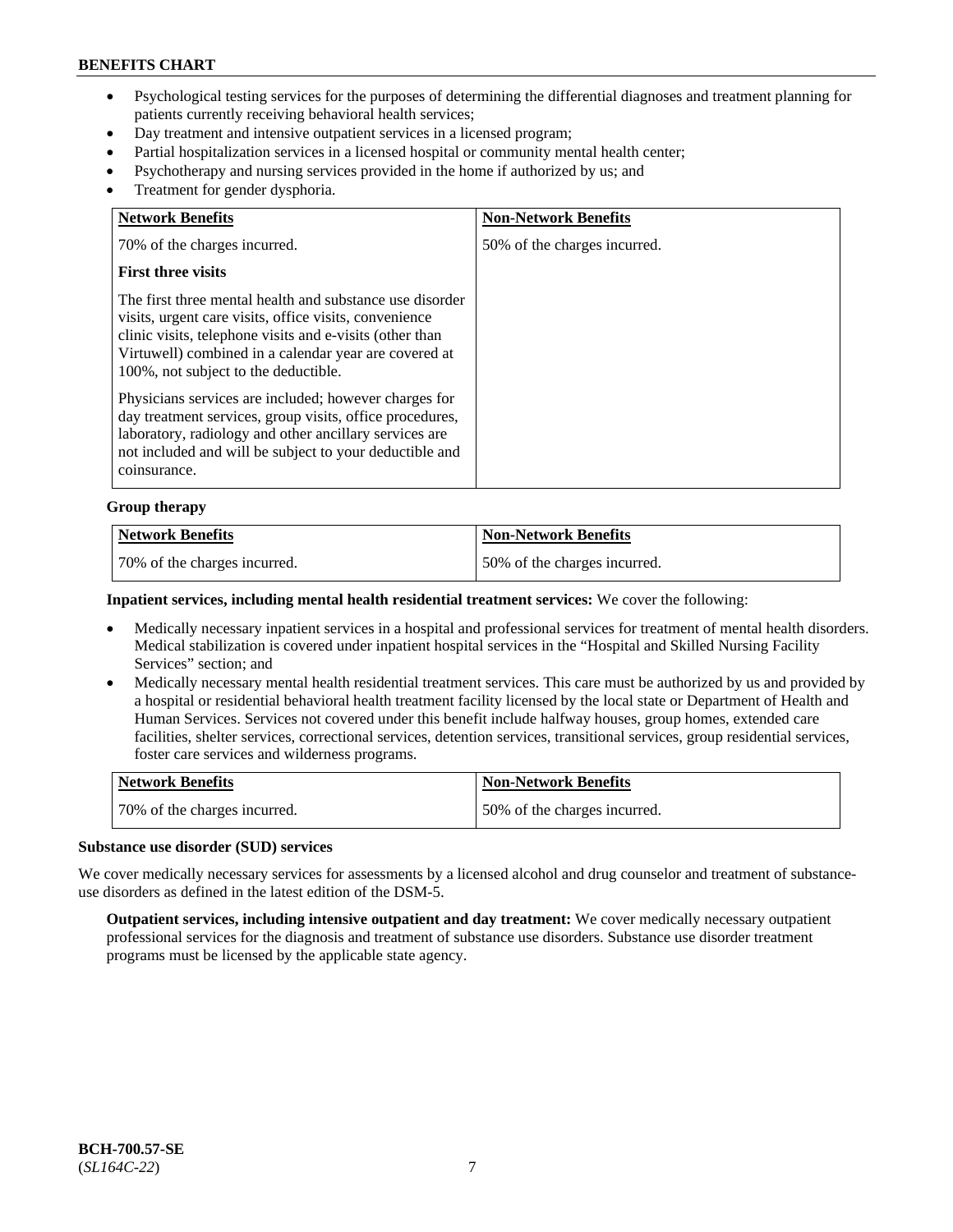Outpatient services we cover for a diagnosed substance use disorder include the following:

- Individual, group, family, and multi-family therapy provided in an office setting;
- Opiate replacement therapy including methadone and buprenorphine treatment; and
- Day treatment and intensive outpatient services in a licensed program.

| <b>Network Benefits</b>                                                                                                                                                                                                                                                         | <b>Non-Network Benefits</b>  |
|---------------------------------------------------------------------------------------------------------------------------------------------------------------------------------------------------------------------------------------------------------------------------------|------------------------------|
| 70% of the charges incurred.                                                                                                                                                                                                                                                    | 50% of the charges incurred. |
| <b>First three visits</b>                                                                                                                                                                                                                                                       |                              |
| The first three mental health and substance use disorder<br>visits, urgent care visits, office visits, convenience<br>clinic visits, telephone visits and e-visits (other than<br>Virtuwell) combined in a calendar year are covered at<br>100%, not subject to the deductible. |                              |
| Physicians services are included; however charges for<br>day treatment services, group visits, office procedures,<br>laboratory, radiology and other ancillary services are<br>not included and will be subject to your deductible and<br>coinsurance.                          |                              |

**Inpatient services:** We cover the following:

- Medically necessary inpatient services in a hospital or primary residential treatment in a licensed substance use disorder treatment center. Primary residential treatment is an intensive residential treatment program of limited duration, typically 30 days or less.
- Services provided in a hospital that is licensed by the local state and accredited by Medicare.
- Detoxification services in a hospital or community detoxification facility if it is licensed by the local Department of Health and Human Services.

| <b>Network Benefits</b>      | <b>Non-Network Benefits</b>  |
|------------------------------|------------------------------|
| 70% of the charges incurred. | 50% of the charges incurred. |

# **Not Covered:**

See "Services Not Covered" in the Group Membership Contract.

# **CHIROPRACTIC SERVICES**

#### **Covered Services:**

We cover chiropractic services for rehabilitative care, provided to diagnose and treat acute neuromusculo-skeletal conditions.

Massage therapy which is performed in conjunction with other treatment/modalities by a chiropractor, is part of a prescribed treatment plan and is not billed separately is covered.

| Network Benefits             | <b>Non-Network Benefits</b>           |
|------------------------------|---------------------------------------|
| 70% of the charges incurred. | 50% of the charges incurred.          |
|                              | Limit of 20 visits per calendar year. |

# **Not Covered:**

- Massage therapy for the purpose of comfort or convenience of the member.
- See "Services Not Covered" in the Group Membership Contract.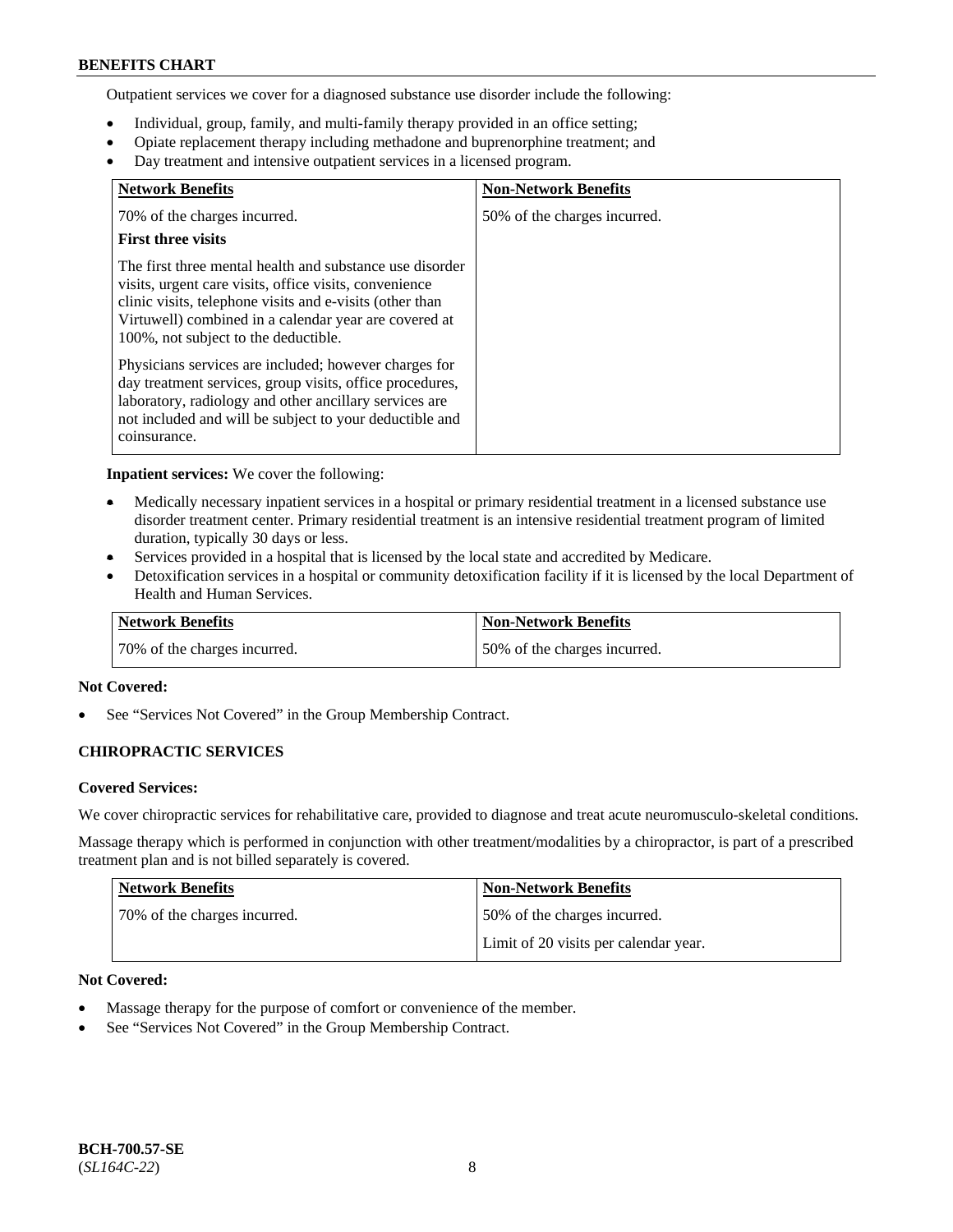# **CLINICAL TRIALS**

# **Covered Services:**

We cover certain routine services if you participate in a Phase I, Phase II, Phase III or Phase IV clinical trial that is conducted in relation to the prevention, detection, or treatment of cancer or other life-threatening disease or condition as defined in the Affordable Care Act. We cover routine patient costs for services that would be eligible under this Benefits Chart if the service was provided outside of a clinical trial.

| <b>Network Benefits</b>                                | <b>Non-Network Benefits</b>                            |
|--------------------------------------------------------|--------------------------------------------------------|
| Coverage level is same as corresponding Network        | Coverage level is same as corresponding Non-Network    |
| Benefit, depending on type of service provided such as | Benefit, depending on type of service provided such as |
| Office Visits for Illness or Injury, Inpatient or      | Office Visits for Illness or Injury, Inpatient or      |
| <b>Outpatient Hospital Services.</b>                   | Outpatient Hospital Services.                          |

# **Not Covered:**

- The investigative item, device or service itself.
- Items or services that are provided solely to satisfy data collection and analysis needs and that are not used in the direct clinical management of the patient.
- A service that is clearly inconsistent with widely accepted and established standards of care for a particular diagnosis.
- See "Services Not Covered" in the Group Membership Contract.

# **DENTAL SERVICES**

# **Covered Services:**

We cover services as described below.

**Accidental dental services:** We cover dentally necessary services to treat and restore damage done to sound, natural, unrestored teeth as a result of an accidental injury. Coverage is for damage caused by external trauma to face and mouth only, not for cracked or broken teeth which result from biting or chewing. We cover restorations, root canals, crowns and replacement of teeth lost that are directly related to the accident in which the member was involved. We cover initial exams, xrays, and palliative treatment including extractions, and other oral surgical procedures directly related to the accident. Subsequent treatment must be initiated within the specified time-frame and must be directly related to the accident. We do not cover restoration and replacement of teeth that are not "sound and natural" at the time of the accident.

Full mouth rehabilitation to correct occlusion (bite) and malocclusion (misaligned teeth not due to the accident) are not covered.

When an implant-supported dental prosthetic treatment is pursued, the accidental dental benefit will be applied to the prosthetic procedure. Benefits are limited to the amount that would be paid toward the placement of a removable dental prosthetic appliance that could be used in the absence of implant treatment. Care must be provided or pre-authorized by a HealthPartners dentist.

| <b>Network Benefits</b>      | <b>Non-Network Benefits</b>  |
|------------------------------|------------------------------|
| 70% of the charges incurred. | 50% of the charges incurred. |

For all accidental dental services, treatment and/or restoration must be initiated within six months of the date of the injury. Coverage is limited to the initial course of treatment and/or initial restoration. Services must be provided within twenty-four months of the date of injury to be covered.

# **Medical referral dental services**

**Medically necessary outpatient dental services:** We cover medically necessary outpatient dental services. Coverage is limited to dental services required for treatment of an underlying medical condition, e.g., removal of teeth to complete radiation treatment for cancer of the jaw, cysts and lesions.

| Network Benefits             | <b>Non-Network Benefits</b>  |
|------------------------------|------------------------------|
| 70% of the charges incurred. | 50% of the charges incurred. |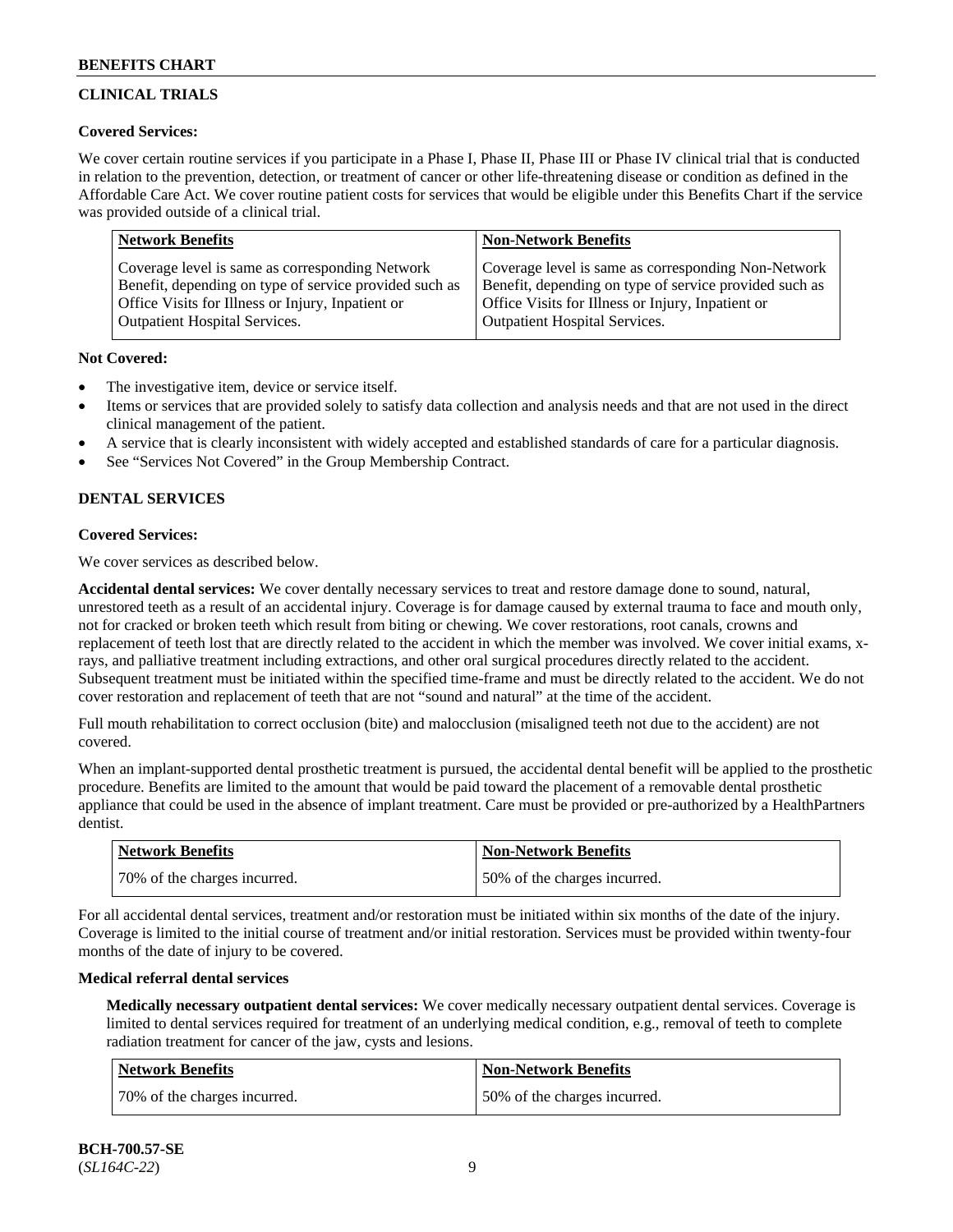**Medically necessary hospitalization and anesthesia for dental care:** We cover medically necessary hospitalization for dental care. This is limited to charges incurred by a member who: (1) is a child under age 5; (2) is severely disabled; (3) has a medical condition and requires hospitalization or general anesthesia for dental care treatment; or (4) is a child between age 5 and 12 and care in dental offices has been attempted unsuccessfully and usual methods of behavior modification have not been successful, or when extensive amounts of restorative care, exceeding four appointments, are required. Coverage is limited to facility and anesthesia charges. Oral surgeon/dentist professional fees are not covered.

| <b>Network Benefits</b>      | Non-Network Benefits         |
|------------------------------|------------------------------|
| 70% of the charges incurred. | 50% of the charges incurred. |

**Medical complications of dental care:** We cover medical complications of dental care. Treatment must be medically necessary care and related to medical complications of non-covered dental care, including complications of the head, neck, or substructures.

| Network Benefits             | <b>Non-Network Benefits</b>  |
|------------------------------|------------------------------|
| 70% of the charges incurred. | 50% of the charges incurred. |

**Oral surgery:** We cover oral surgery. Coverage is limited to treatment of medical conditions requiring oral surgery, such as treatment of oral neoplasm, non-dental cysts, fracture of the jaws, trauma of the mouth and jaws.

| <b>Network Benefits</b>      | <b>Non-Network Benefits</b>  |
|------------------------------|------------------------------|
| 70% of the charges incurred. | 50% of the charges incurred. |

**Treatment of cleft lip and cleft palate:** We cover treatment of cleft lip and cleft palate of a dependent child to age 26, including orthodontic treatment and oral surgery directly related to the cleft. Benefits are limited to inpatient or outpatient expenses arising from medical and dental treatment that was scheduled or initiated prior to the dependent turning age 19. Dental services that are not required for the treatment of cleft lip or cleft palate are not covered. If a dependent child covered under this Contract is also covered under a dental plan which includes orthodontic services, that dental plan shall be considered primary for the necessary orthodontic services. Oral appliances are subject to the same copayment, conditions and limitations as durable medical equipment.

| Network Benefits             | <b>Non-Network Benefits</b>  |
|------------------------------|------------------------------|
| 70% of the charges incurred. | 50% of the charges incurred. |

**Treatment of temporomandibular disorder (TMD) and craniomandibular disorder (CMD):** We cover surgical and nonsurgical treatment of temporomandibular disorder (TMD) and craniomandibular disorder (CMD), which is medically necessary care. Dental services which are not required to directly treat TMD or CMD are not covered.

| <b>Network Benefits</b>      | <b>Non-Network Benefits</b>  |
|------------------------------|------------------------------|
| 70% of the charges incurred. | 50% of the charges incurred. |

# **Not Covered:**

- Dental treatment, procedures or services not listed in this Benefits Chart.
- Accident related dental services if treatment is (1) provided to teeth which are not sound and natural, (2) to teeth which have been restored, (3) initiated beyond six months from the date of the injury, (4) received beyond the initial treatment or restoration or (5) received beyond twenty-four months from the date of injury.
- Oral surgery to remove wisdom teeth.
- Orthognathic treatment or procedures and all related services, unless it is required to treat TMD or CMD and it meets our medical coverage criteria.
- See "Services Not Covered" in the Group Membership Contract.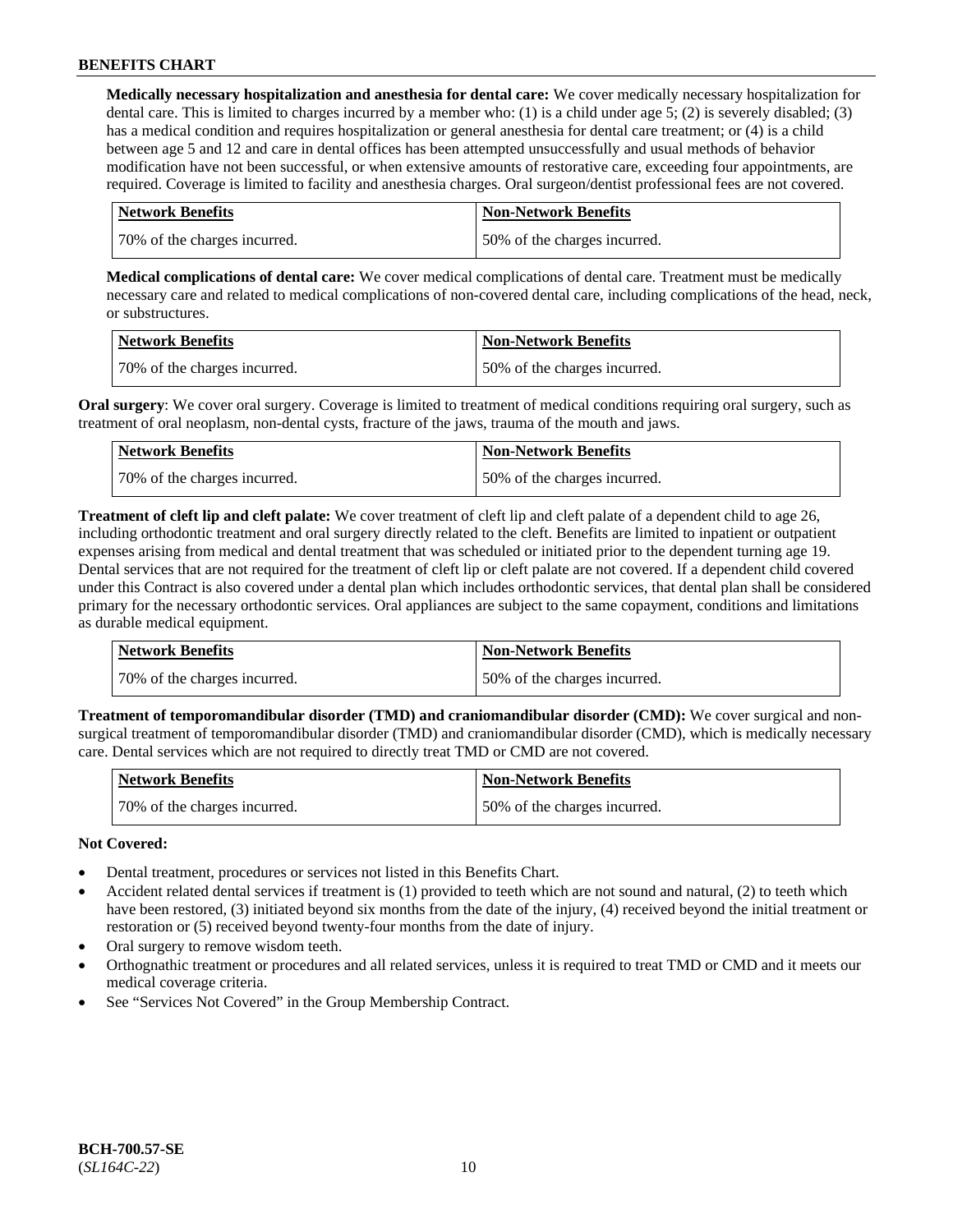# **DIABETES AND HYPERTENSION DISEASE MANAGEMENT PROGRAM**

### **Covered Services:**

If you meet criteria for coverage, you may qualify for the Diabetes and/or Hypertension Disease Management Program.

The program covers group health coaching which focuses on weight loss, exercise, behavior modification and health education through Omada Health.

| <b>Network Benefits</b>                                     | <b>Non-Network Benefits</b> |
|-------------------------------------------------------------|-----------------------------|
| 100% of the charges incurred.<br>Deductible does not apply. | Not applicable.             |

#### **Not Covered:**

See "Services Not Covered" in the Group Membership Contract.

# **DIABETIC EQUIPMENT AND SUPPLIES**

# **Covered Services:**

We cover physician prescribed medically appropriate and necessary drugs and supplies used in the management and treatment of diabetes for members with gestational, Type I or Type II diabetes including durable diabetic equipment and disposable supplies, as described below.

Certain items are only covered if your condition meets our coverage criteria and obtained through an authorized vendor. For more information on what we cover and any prior authorization requirements, call Member Services or log on to your "*my*HealthPartners" account at [healthpartners.com.](http://www.healthpartners.com/)

Insulin and medications for diabetes are covered as outpatient drugs under the "Prescription Drug Services" section.

**Pumps and Pump Supplies.** These include diabetic insulin pumps, diabetic infusion pumps and infusion pump supplies such as infusion sets, tubing, connectors and syringe reservoirs.

| <b>Network Benefits</b>                                                                     | <b>Non-Network Benefits</b>  |
|---------------------------------------------------------------------------------------------|------------------------------|
| Pumps received at a pharmacy:<br>70% of the charges incurred.<br>Deductible does not apply. | 50% of the charges incurred. |
| Pumps received from a non-pharmacy approved<br>vendor:<br>70% of the charges incurred.      |                              |

# **All other durable equipment and diabetic supplies**

Durable Diabetic Equipment and Supplies. These include continuous glucose monitoring system (CGMS), transmitter, sensors and receivers, diabetic blood glucose monitors and control/calibrating solutions (for checking accuracy or testing equipment and test strips).

Disposable Diabetic Supplies. These are one-time use supplies, including syringes, lancets, lancet devices, blood and urine ketone test strips, and needles.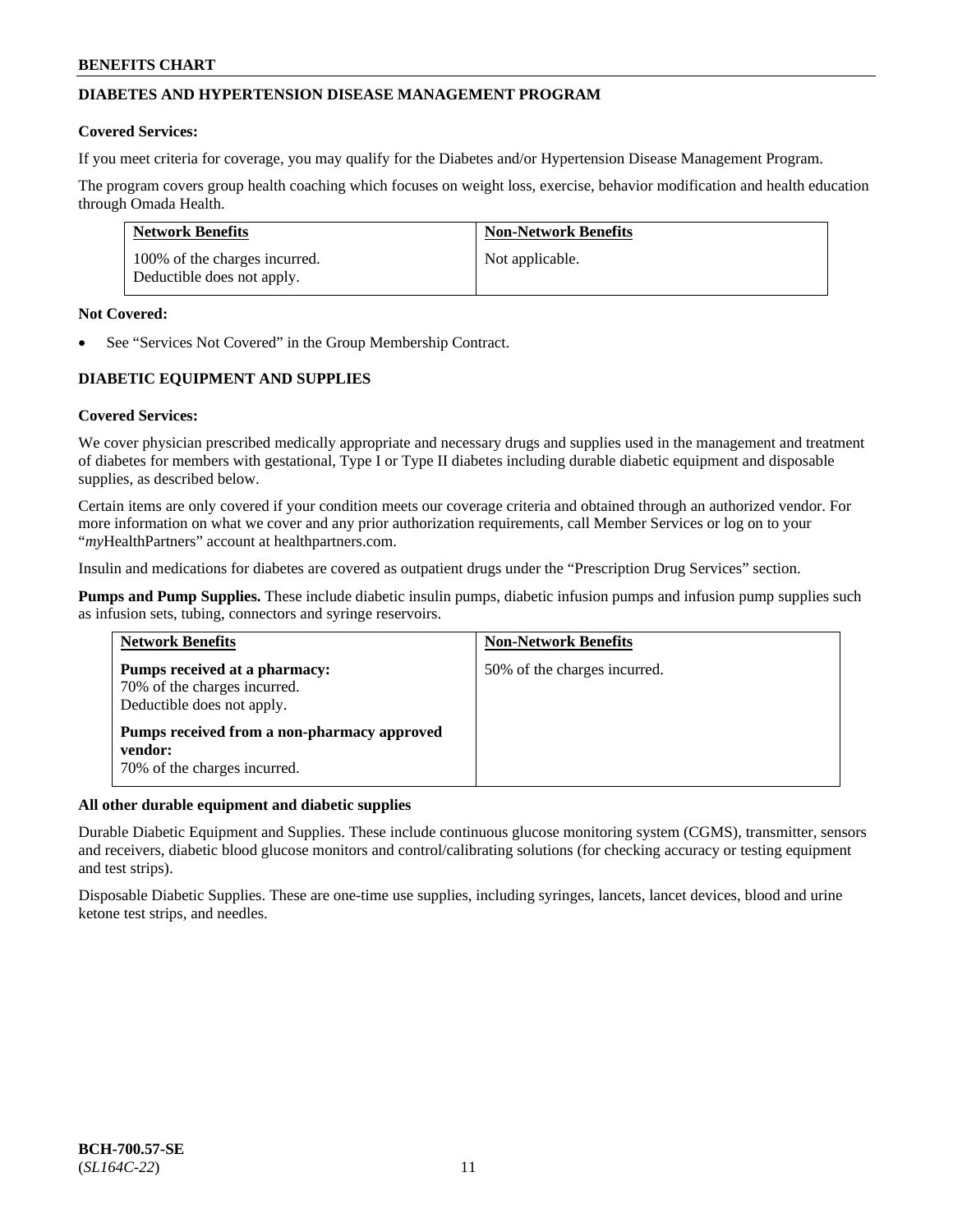Certain diabetic supplies and equipment must be purchased at a pharmacy.

| <b>Network Benefits</b>                                                                                              | <b>Non-Network Benefits</b>  |
|----------------------------------------------------------------------------------------------------------------------|------------------------------|
| If received through a pharmacy:<br>70% of the charges incurred.<br>Deductible does not apply.                        | 50% of the charges incurred. |
| If received through a non-pharmacy provider:<br>70% of the charges incurred if purchased from an<br>approved vendor. |                              |

# **Limitations:**

- No more than a 93-day supply of diabetic supplies is covered and dispensed at a time.
- We require that certain diabetic supplies and equipment be purchased at a pharmacy.
- Diabetic supplies and equipment are limited to certain models and brands.
- Durable medical equipment and supplies must be obtained from or repaired by approved vendors.
- Covered services and supplies are based on established medical policies which are subject to periodic review and modification by the medical directors. Our coverage policy for diabetic supplies includes information on our required models and brands. These medical policies (medical coverage criteria) are available by calling Member Services or logging on to your "*my*HealthPartners" account at [healthpartners.com.](http://www.healthpartners.com/)

# **Not Covered:**

- Replacement or repair of any covered items, if the items are (i) damaged or destroyed by misuse, abuse or carelessness, (ii) lost: or (iii) stolen.
- Duplicate or similar items.
- Labor and related charges for repair of any covered items which are more than the cost of replacement by an approved vendor.
- Batteries for monitors and equipment.
- Sales tax, mailing, delivery charges, service call charges.
- See "Services Not Covered" in the Group Membership Contract.

# **DIAGNOSTIC IMAGING SERVICES**

# **Covered Services:**

We cover diagnostic imaging, when ordered by a provider and provided in a clinic or outpatient hospital facility.

For Network Benefits, non-emergent, scheduled outpatient Magnetic Resonance Imaging (MRI) and Computed Tomography (CT) must be provided at a designated facility. Your physician or facility will obtain or verify prior authorization for these services with HealthPartners, as needed.

We cover services provided in a clinic or outpatient hospital facility (to see the benefit level for inpatient hospital or skilled nursing facility services, see benefits under Inpatient Hospital and Skilled Nursing Facility Services).

# **Outpatient magnetic resonance imaging (MRI) and computed tomography (CT)**

| <b>Network Benefits</b>      | <b>Non-Network Benefits</b>  |
|------------------------------|------------------------------|
| 70% of the charges incurred. | 50% of the charges incurred. |

# **All other outpatient diagnostic imaging services for illness or injury**

# **Services for illness or injury**

| <b>Network Benefits</b>      | <b>Non-Network Benefits</b>  |
|------------------------------|------------------------------|
| 70% of the charges incurred. | 50% of the charges incurred. |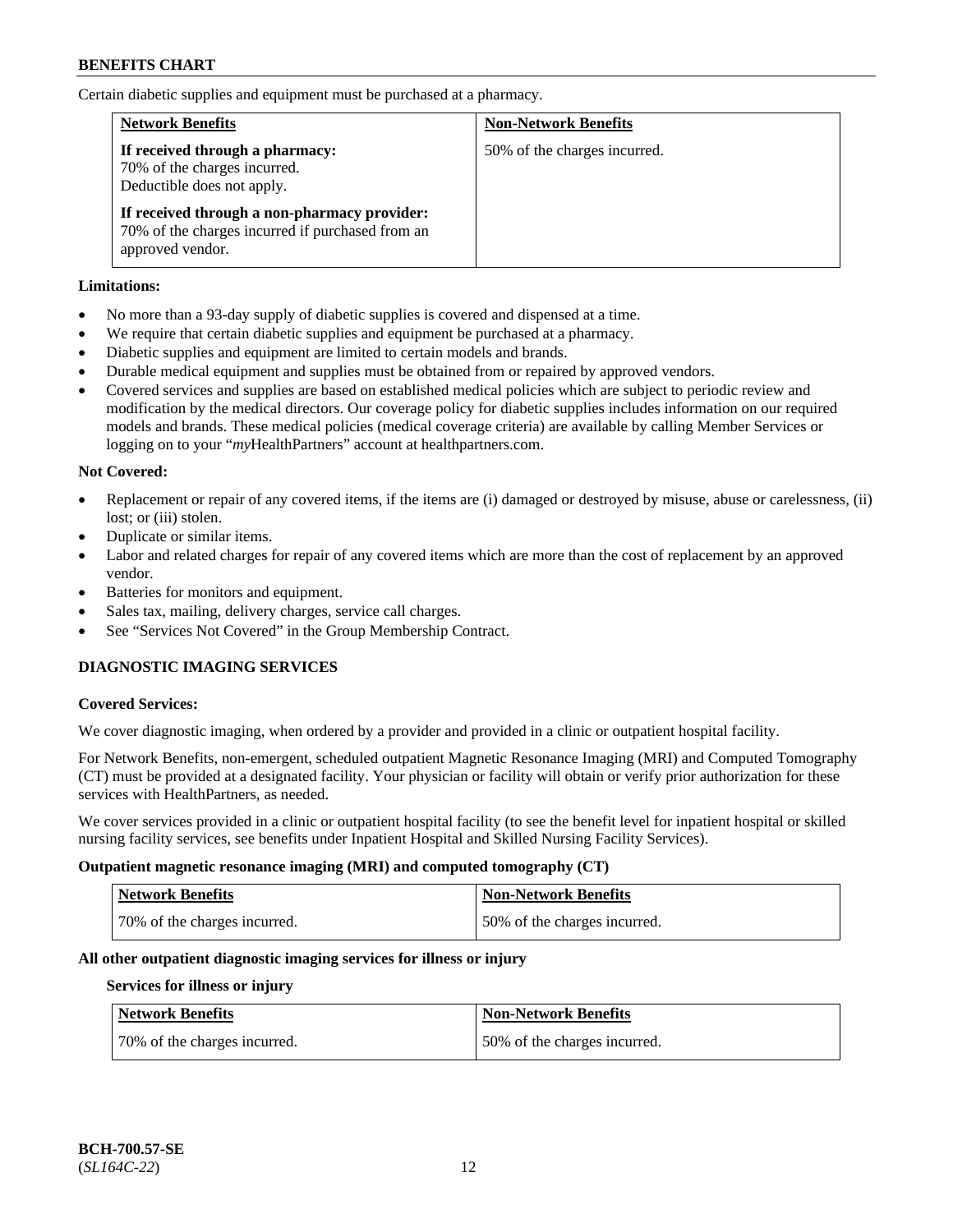#### **Preventive services (MRI/CT procedures are not considered preventive)**

Diagnostic imaging services associated with preventive services are covered at the benefit level shown in the "Preventive Services" section of this Benefits Chart.

#### **Not Covered:**

See "Services Not Covered" in the Group Membership Contract.

# **DURABLE MEDICAL EQUIPMENT, PROSTHETICS, ORTHOTICS, AND SUPPLIES**

#### **Covered Services:**

We cover equipment and services, as described below.

We cover durable medical equipment and services, prosthetics, orthotics and supplies, subject to the limitations below.

External hearing aids (including osseointegrated or bone anchored) for members age 18 or younger who have hearing loss that is not correctable by other covered procedures. Coverage is limited to one basic, standard hearing aid for each ear every three years. A basic hearing aid is defined as a hearing device that consists of a microphone, amplifier, volume control, battery and receiver. It does not include upgrades above and beyond the functionality of a basic hearing aid, including but not limited to hearing improvements for group settings, background noise, Bluetooth/remote control functionality, or extended warranties. Charges for upgrades above the cost of a basic, standard hearing aid are not covered.

Diabetic equipment and supplies are covered under the "Diabetic Equipment and Supplies" section.

#### **Special dietary treatment for Phenylketonuria (PKU) if it meets our medical coverage criteria**

| <b>Network Benefits</b>                                    | <b>Non-Network Benefits</b>  |
|------------------------------------------------------------|------------------------------|
| 70% of the charges incurred.<br>Deductible does not apply. | 50% of the charges incurred. |

# **Oral amino acid based elemental formula if it meets our medical coverage criteria**

| <b>Network Benefits</b>      | ' Non-Network Benefits       |
|------------------------------|------------------------------|
| 70% of the charges incurred. | 50% of the charges incurred. |

#### **All other durable medical equipment, prosthetics, orthotics and supplies**

| <b>Network Benefits</b>      | Non-Network Benefits         |
|------------------------------|------------------------------|
| 70% of the charges incurred. | 50% of the charges incurred. |

#### **Limitations:**

Coverage of durable medical equipment is limited by the following:

- Payment will not exceed the cost of an alternate piece of equipment or service that is effective and medically necessary.
- Wigs for hair loss resulting from alopecia areata are limited to one per calendar year.
- For prosthetic benefits, other than hair prostheses (i.e., wigs) for hair loss resulting from alopecia areata and oral appliances for cleft lip and cleft palate, payment will not exceed the cost of an alternate piece of equipment or service that is effective, medically necessary and enables members to conduct standard activities of daily living.
- We reserve the right to determine if an item will be approved for rental vs. purchase.
- Durable medical equipment and supplies must be obtained from or repaired by approved vendors.
- Covered services and supplies are based on established medical policies, which are subject to periodic review and modification by the medical or dental directors. Our coverage policy for diabetic supplies includes information on our required models and brands. These medical policies (medical coverage criteria) are available by calling Member Services or logging on to your "*my*HealthPartners" account a[t healthpartners.com.](https://www.healthpartners.com/hp/index.html)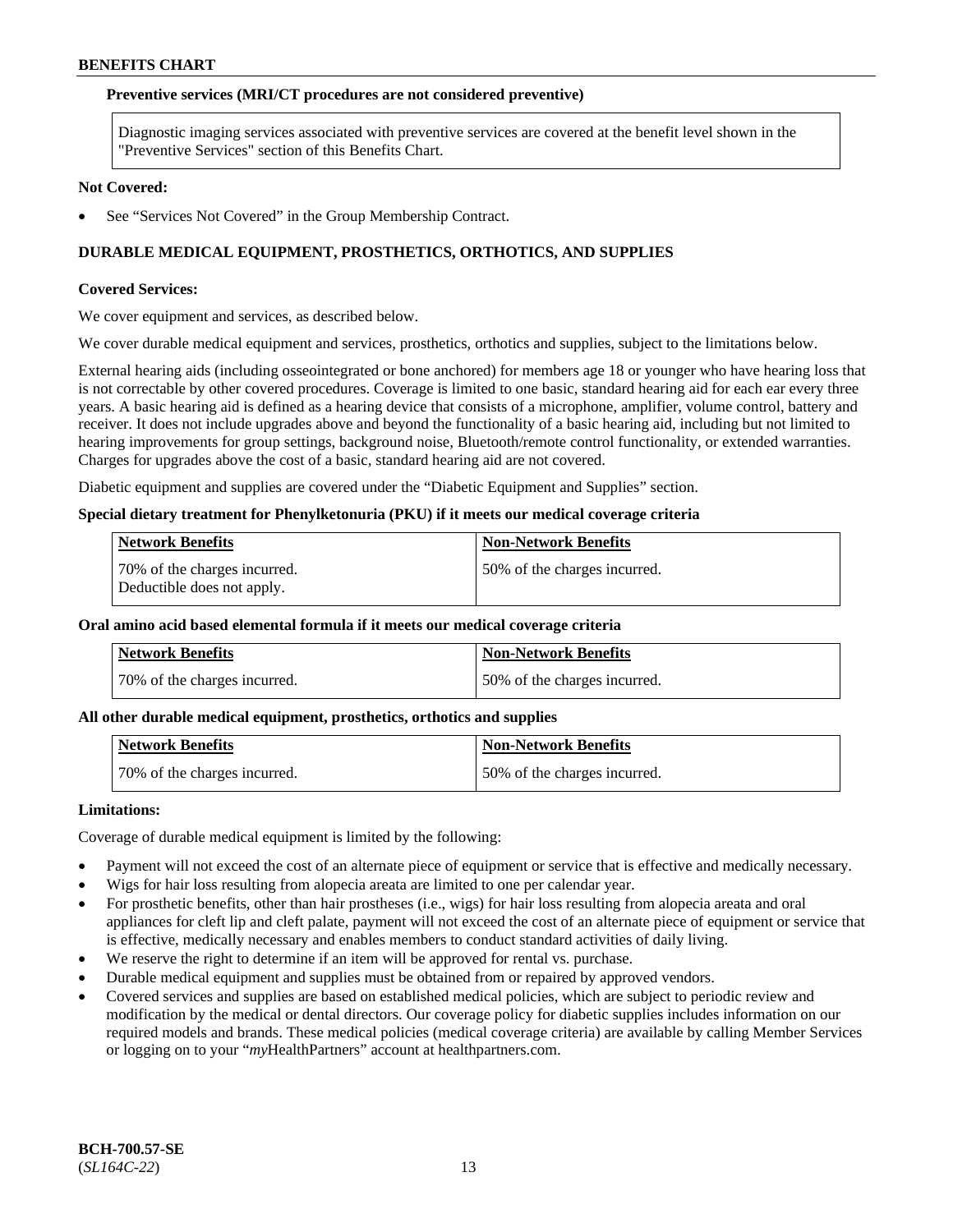# **Not Covered:**

Items that are not eligible for coverage include, but are not limited to:

- Replacement or repair of any covered items, if the items are (i) damaged or destroyed by misuse, abuse or carelessness, (ii) lost; or (iii) stolen.
- Duplicate or similar items.
- Labor and related charges for repair of any covered items which are more than the cost of replacement by an approved vendor.
- Sales tax, mailing, delivery charges, service call charges.
- Items that are primarily educational in nature or for hygiene, vocation, comfort, convenience or recreation.
- Communication aids or devices: equipment to create, replace or augment communication abilities including, but not limited to, speech processors, receivers, communication boards, or computer or electronic assisted communication.
- Hearing aids (implantable and external, including osseointegrated or bone anchored) and their fitting, except as specifically described in this Benefits Chart. This exclusion does not apply to cochlear implants.
- Eyeglasses, contact lenses and their fitting, measurement and adjustment, except as specifically described in this Benefits Chart.
- Hair prostheses (wigs), except as specifically described in this Benefits Chart.
- Household equipment which primarily has customary uses other than medical, such as, but not limited to, exercise cycles, air purifiers, central or unit air conditioners, water purifiers, non-allergenic pillows, mattresses or waterbeds.
- Household fixtures including, but not limited to, escalators or elevators, ramps, swimming pools and saunas.
- Modifications to the structure of the home including, but not limited to, wiring, plumbing or charges for installation of equipment.
- Vehicle, car or van modifications including, but not limited to, hand brakes, hydraulic lifts and car carrier.
- Rental equipment while owned equipment is being repaired by non-contracted vendors, beyond one month rental of medically necessary equipment.
- Other equipment and supplies, including but not limited to assistive devices, that we determine are not eligible for coverage.
- See "Services Not Covered" in the Group Membership Contract.

# **EMERGENCY AND URGENTLY NEEDED CARE SERVICES**

# **Covered Services:**

We cover services for emergency care and urgently needed care if the services are otherwise eligible for coverage under this Benefits Chart.

**Urgently needed care.** These are services to treat an unforeseen illness or injury, which are required in order to prevent a serious deterioration in your health, and which cannot be delayed until the next available clinic or office hours.

# **Urgently needed care at clinics**

| <b>Network Benefits</b>                                                                                                                                                                                                                                                         | <b>Non-Network Benefits</b> |
|---------------------------------------------------------------------------------------------------------------------------------------------------------------------------------------------------------------------------------------------------------------------------------|-----------------------------|
| 70% of the charges incurred.                                                                                                                                                                                                                                                    | See Network Benefits.       |
| <b>First three visits</b>                                                                                                                                                                                                                                                       |                             |
| The first three mental health and substance use disorder<br>visits, urgent care visits, office visits, convenience<br>clinic visits, telephone visits and e-visits (other than<br>Virtuwell) combined in a calendar year are covered at<br>100%, not subject to the deductible. |                             |
| Physicians services are included; however, charges for<br>day treatment services, group visits, office procedures,<br>laboratory, radiology and other ancillary services are<br>not included and will be subject to your deductible and<br>coinsurance.                         |                             |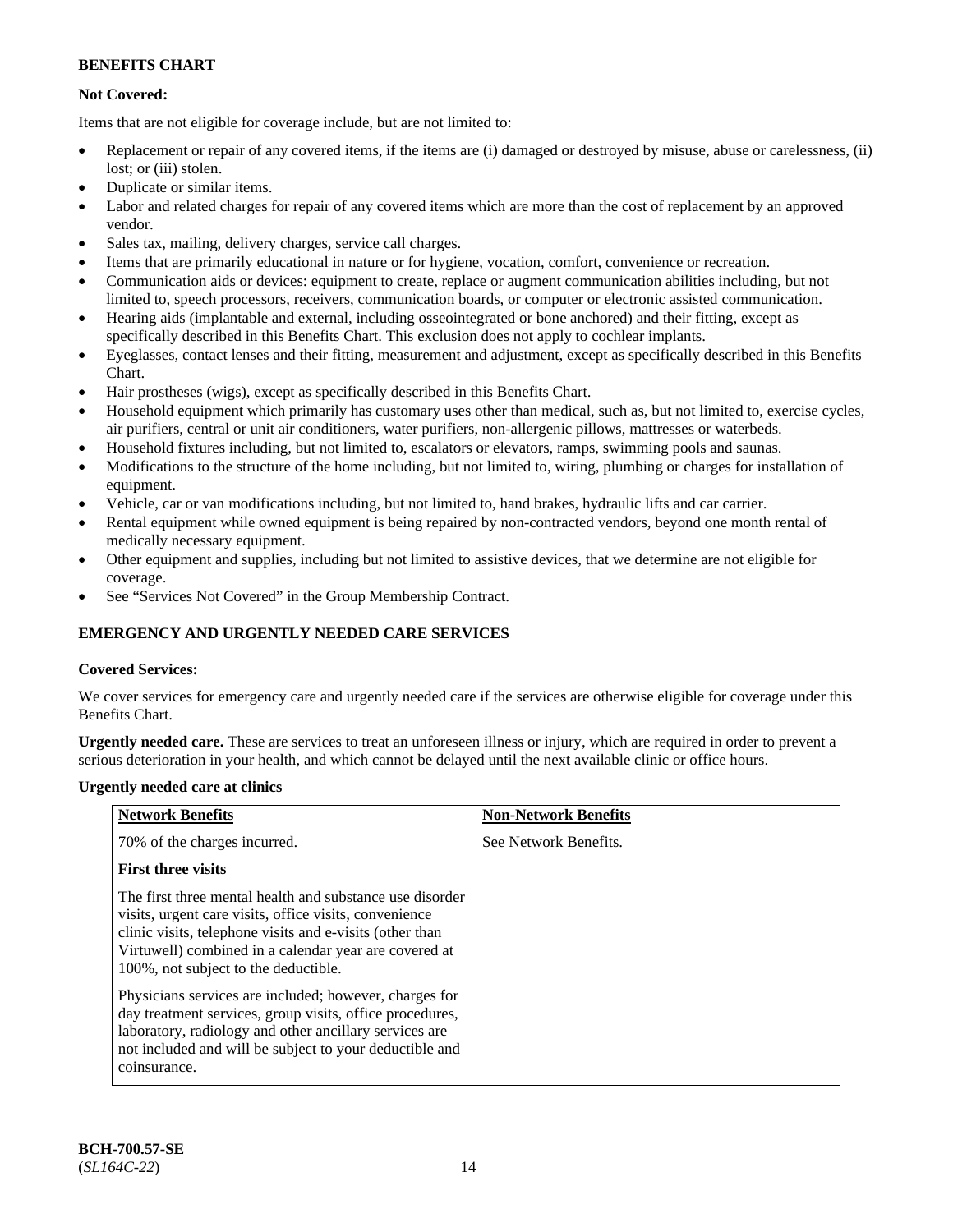**Emergency care.** These are services to treat: (1) the sudden, unexpected onset of illness or injury which, if left untreated or unattended until the next available clinic or office hours, would result in hospitalization, or (2) a condition requiring professional health services immediately necessary to preserve life or stabilize health. Emergency care includes emergency services as defined in Division BB, Title I, Section 102 of the Consolidated Appropriations Act of 2021. Emergency care also includes an immediate response service available on a 24-hour, seven-day-a-week basis for each child, or person, having a psychiatric crisis, a mental health crisis, or a mental health emergency.

When reviewing claims for coverage of emergency services, our medical director will take into consideration a reasonable layperson's belief that the circumstances required immediate medical care that could not wait until the next working day or next available clinic appointment. Emergency care also includes an immediate response service available on a 24-hour, sevenday-a-week basis for each child, or person, having a psychiatric crisis, a mental health crisis, or a mental health emergency.

# **Emergency care in a hospital emergency room, including professional services of a physician**

| Network Benefits             | <b>Non-Network Benefits</b> |
|------------------------------|-----------------------------|
| 70% of the charges incurred. | See Network Benefits.       |

# **Inpatient emergency care in a hospital**

| Network Benefits             | <b>Non-Network Benefits</b> |
|------------------------------|-----------------------------|
| 70% of the charges incurred. | See Network Benefits.       |

# **Not Covered:**

See "Services Not Covered" in the Group Membership Contract.

# **GENE THERAPY**

# **Covered Services:**

We cover gene therapy treatment that meets our current medical coverage criteria.

| <b>Network Benefits</b>                                                                                                                                                                                 | <b>Non-Network Benefits</b> |
|---------------------------------------------------------------------------------------------------------------------------------------------------------------------------------------------------------|-----------------------------|
| Coverage level is same as corresponding Network<br>Benefit, depending on type of service provided, such as<br>Office Visits for Illness or Injury, Inpatient or<br><b>Outpatient Hospital Services.</b> | No Coverage.                |

# **Limitations:**

- Gene therapy must be provided by a designated provider.
- Specific types of gene therapy are limited to therapies and conditions specified in our medical coverage criteria.

# **Not Covered:**

See "Services Not Covered" in the Group Membership Contract.

# **HEALTH EDUCATION**

# **Covered Services:**

We cover education for preventive services and education for the management of chronic health problems (such as diabetes).

| <b>Network Benefits</b>                                     | Non-Network Benefits         |
|-------------------------------------------------------------|------------------------------|
| 100% of the charges incurred.<br>Deductible does not apply. | 50% of the charges incurred. |

# **Not Covered:**

See "Services Not Covered" in the Group Membership Contract.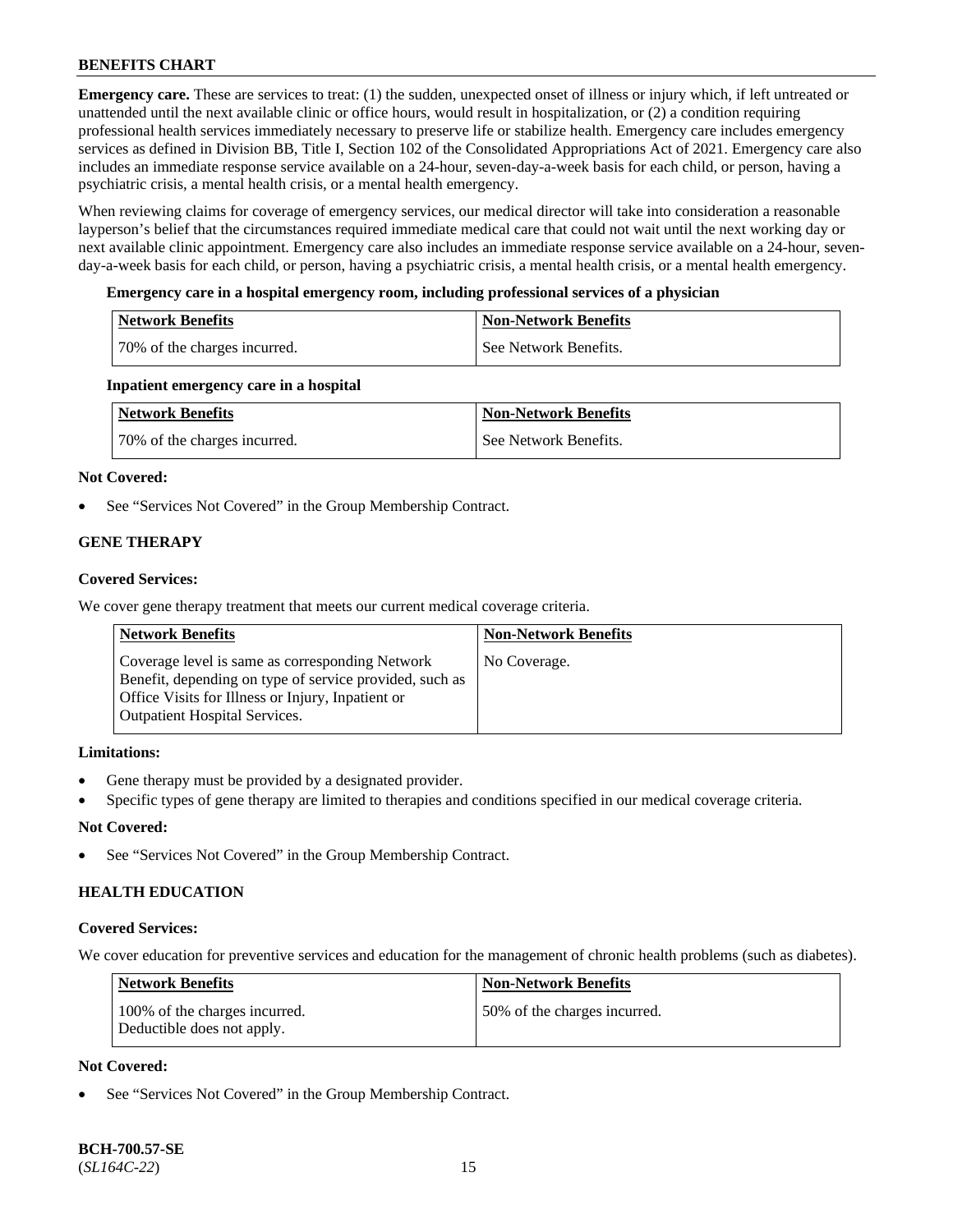# **HOME-BASED COMPREHENSIVE HEALTH RISK ASSESSMENT**

### **Covered Services:**

If you meet our criteria for coverage, you may qualify for our home-based comprehensive health risk assessment program. The program covers a health assessment with a designated nurse practitioner.

| Network Benefits                                            | Non-Network Benefits |
|-------------------------------------------------------------|----------------------|
| 100% of the charges incurred.<br>Deductible does not apply. | No Coverage.         |

### **Not Covered:**

See "Services Not Covered" in the Group Membership Contract.

# **HOME HEALTH SERVICES**

#### **Covered Services:**

We cover skilled nursing services, physical therapy, occupational therapy, speech therapy, respiratory therapy and other therapeutic services, non-routine prenatal and postnatal services, routine postnatal well child visits (as described in the Medical Coverage Criteria), phototherapy services for newborns, home health aide services and other eligible home health services when provided in your home, if you are homebound (i.e., unable to leave home without considerable effort due to a medical condition. Lack of transportation does not constitute homebound status). For phototherapy services for newborns and high risk pre-natal services, supplies and equipment are included.

We cover total parenteral nutrition/intravenous ("TPN/IV") therapy, equipment, supplies and drugs in connection with IV therapy. IV line care kits are covered under Durable Medical Equipment.

You do not need to be homebound to receive total parenteral nutrition/intravenous ("TPN/IV") therapy.

We cover palliative care benefits. Palliative care includes symptom management, education and establishing goals of care. We waive the requirement that you be homebound for a limited number of home visits for palliative care (as shown in the Benefits Chart), if you have a life-threatening, non-curable condition which has a prognosis of survival of two years or less. Additional palliative care visits are eligible under the home health services benefit if you are homebound and meet all other requirements defined in this section.

Home health services are eligible and covered only when:

- medically necessary; and
- provided as rehabilitative care, terminal care or maternity care; and
- ordered by a physician, and included in the written home care plan.

#### **Physical therapy, occupational therapy, speech therapy, respiratory therapy, home health aide services and palliative care**

| <b>Network Benefits</b>       | Non-Network Benefits         |
|-------------------------------|------------------------------|
| 170% of the charges incurred. | 50% of the charges incurred. |

**TPN/IV therapy, skilled nursing services, non-routine prenatal/postnatal services, and phototherapy**

| <b>Network Benefits</b>      | <b>Non-Network Benefits</b>  |
|------------------------------|------------------------------|
| 70% of the charges incurred. | 50% of the charges incurred. |

Each 24-hour visit (or shifts of up to 24-hour visits) equals one visit and counts toward the Maximum visits for all other services shown below. Any visit that lasts less than 24 hours, regardless of the length of the visit, will count as one visit toward the Maximum visits for all other services shown below. All visits must be medically necessary and benefit eligible.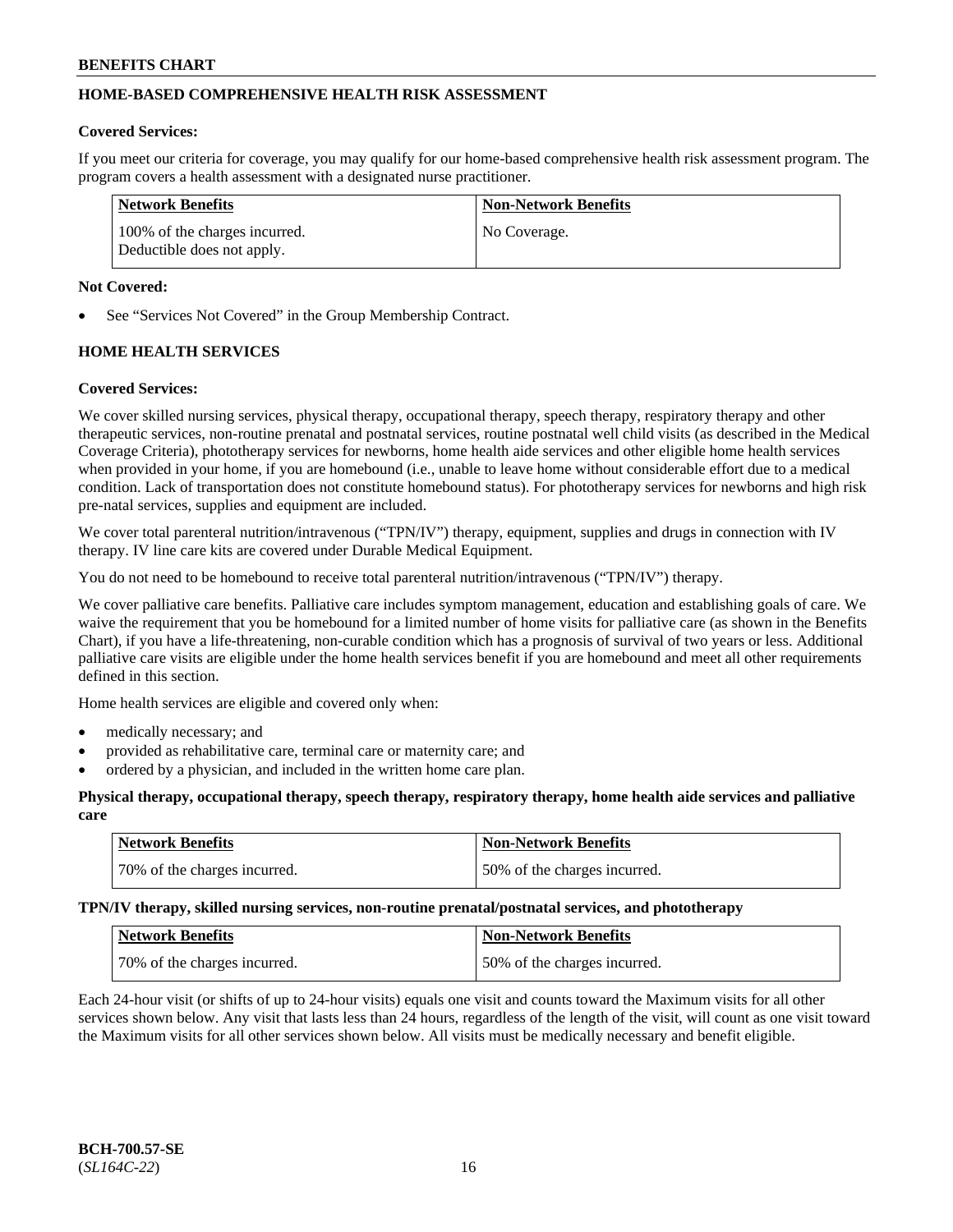# **Routine postnatal well child visits**

| <b>Network Benefits</b>                                     | Non-Network Benefits         |
|-------------------------------------------------------------|------------------------------|
| 100% of the charges incurred.<br>Deductible does not apply. | 50% of the charges incurred. |

#### **Maximum visits for palliative care**

If you are eligible to receive palliative care in the home and you are not homebound, there is a maximum of 12 visits per calendar year.

#### **Maximum visits for all other services**

| Network Benefits              | <b>Non-Network Benefits</b>  |
|-------------------------------|------------------------------|
| 120 visits per calendar year. | 60 visits per calendar year. |

Each visit provided under the Network Benefits and Non-Network Benefits counts toward the maximums shown under all Maximum visits sections. The routine postnatal well child visit does not count toward the visit limit.

#### **Limitations:**

- Home health services are not provided as a substitute for a primary caregiver in the home or as relief (respite) for a primary caregiver in the home. We will not reimburse family members or residents in your home for the above services.
- A service shall not be considered a skilled nursing service merely because it is performed by, or under the direct supervision of, a licensed nurse. Where a service (such as tracheotomy suctioning or ventilator monitoring) or like services, can be safely and effectively performed by a non-medical person (or self-administered), without the direct supervision of a licensed nurse, the service shall not be regarded as a skilled nursing service, whether or not a skilled nurse actually provides the service. The unavailability of a competent person to provide a non-skilled service shall not make it a skilled service when a skilled nurse provides it. Only the skilled nursing component of so-called "blended" services (i.e. services which include skilled and non-skilled components) are covered under this Benefits Chart.

# **Not Covered:**

- Financial or legal counseling services.
- Housekeeping or meal services in your home.
- Private duty nursing services. This exclusion does not apply if covered person is also covered under Medical Assistance under 256B.0625, subdivision 7, with the exception of section 256B.0654 subdivision 4.
- Services provided by a family member or enrollee, or a resident in the enrollee's home.
- Vocational rehabilitation and recreational or educational therapy. Recreation therapy is therapy provided solely for the purpose of recreation, including but not limited to: (a) requests for physical therapy or occupational therapy to improve athletic ability, and (b) braces or guards to prevent sports injuries.
- See "Services Not Covered" in the Group Membership Contract.

# **HOME HOSPICE SERVICES**

#### **Applicable Definitions:**

**Part-time.** This is up to two hours of service per day, more than two hours is considered continuous care.

**Continuous Care.** This is from two to twelve hours of service per day provided by a registered nurse, licensed practical nurse, or home health aide, during a period of crisis in order to maintain a terminally ill patient at home.

**Appropriate Facility.** This is a nursing home, hospice residence, or other inpatient facility.

**Custodial Care Related to Hospice Services.** This means providing assistance in the activities of daily living and the care needed by a terminally ill patient which can be provided by primary caregiver (i.e., family member or friend) who is responsible for the patient's home care.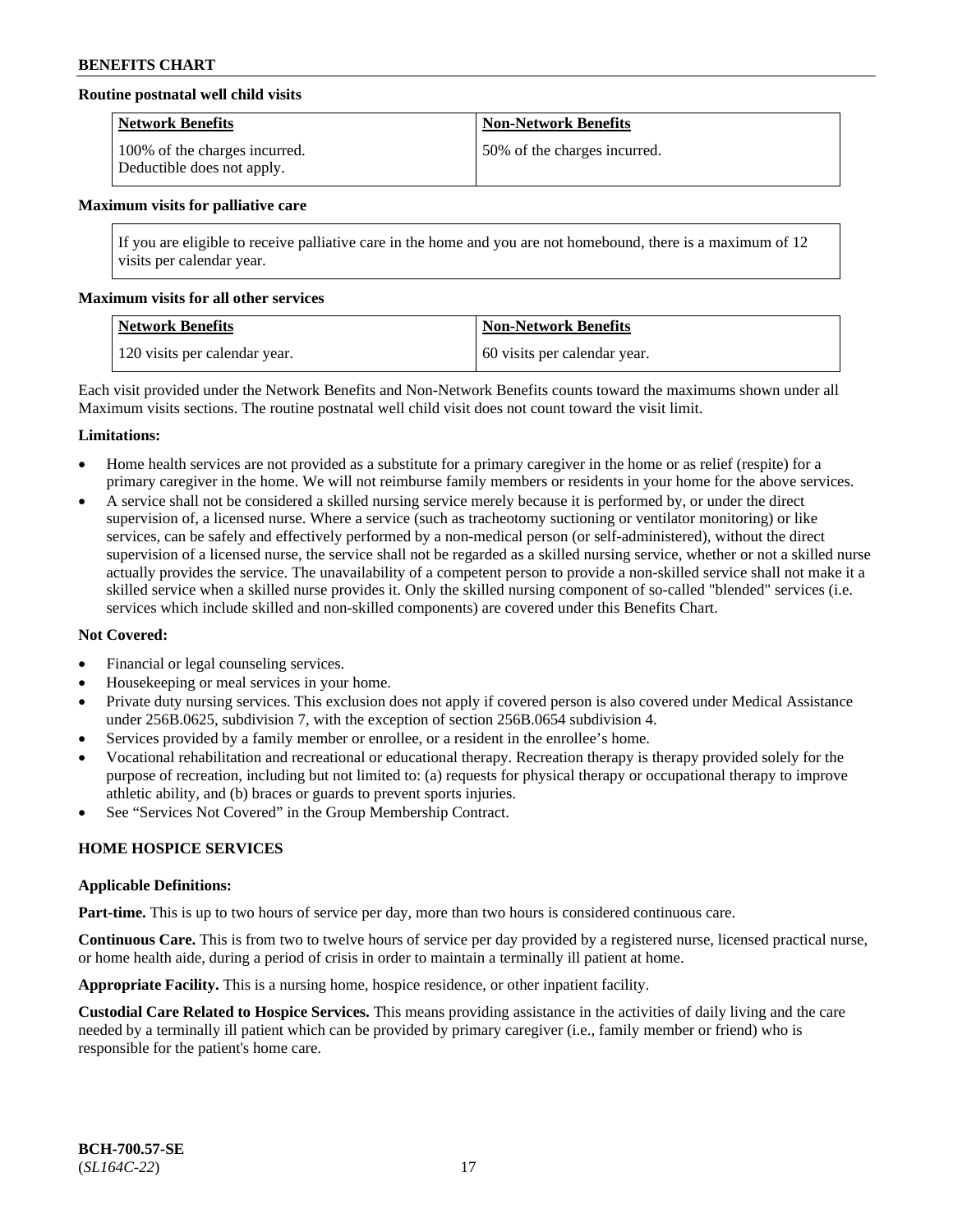# **Covered Services:**

**Home Hospice Program.** We cover the services described below if you are terminally ill and accepted as a home hospice program participant. You must meet the eligibility requirements of the program, and elect to receive services through the home hospice program. The services will be provided in your home, with inpatient care available when medically necessary as described below. If you elect to receive hospice services, you do so in lieu of curative treatment for your terminal illness for the period you are enrolled in the home hospice program.

**Eligibility:** In order to be eligible to be enrolled in the home hospice program, you must: (1) be a terminally ill patient (prognosis of six months or less); (2) have chosen a palliative treatment focus (i.e., emphasizing comfort and supportive services rather than treatment attempting to cure the disease or condition); and (3) continue to meet the terminally ill prognosis as reviewed by our medical director or his or her designee over the course of care. You may withdraw from the home hospice program at any time.

**Eligible Services:** Hospice services include the following services provided in accordance with an approved hospice treatment plan.

- Home Health Services:
	- o Part-time care provided in your home by an interdisciplinary hospice team (which may include a physician, nurse, social worker, and spiritual counselor) and medically necessary home health services are covered.
	- o One or more periods of continuous care in your home or in a setting which provides day care for pain or symptom management, when medically necessary, will be covered.
	- Inpatient Services: We cover medically necessary inpatient services.
- Other Services:
	- o Respite care is covered for care in your home or in an appropriate facility, to give your primary caregivers (i.e., family members or friends) rest and/or relief when necessary in order to maintain a terminally ill patient at home.
	- o Medically necessary medications for pain and symptom management.
	- Semi-electric hospital beds and other durable medical equipment are covered.
	- o Emergency and non-emergency care is covered.

| <b>Network Benefits</b>      | <b>Non-Network Benefits</b>  |
|------------------------------|------------------------------|
| 70% of the charges incurred. | 50% of the charges incurred. |

Respite care is limited to 5 days per episode, and respite care and continuous care combined are limited to 30 days.

# **Not Covered:**

- Financial or legal counseling services.
- Housekeeping or meal services in your home.
- Custodial or maintenance care related to hospice services, whether provided in the home or in a nursing home.
- Any service not specifically described as covered services under this home hospice services benefits.
- Any services provided by members of your family or residents in your home.
- See "Services Not Covered" in the Group Membership Contract.

# **HOSPITAL AND SKILLED NURSING FACILITY SERVICES**

#### **Covered Services:**

We cover services as described below.

#### **Medical or surgical hospital services**

**Inpatient hospital services:** We cover the following medical or surgical services, for the treatment of acute illness or injury, which require the level of care only provided in an acute care facility. These services must be authorized by a physician.

Inpatient hospital services include: room and board; the use of operating or maternity delivery rooms; intensive care facilities; newborn nursery facilities; general nursing care, anesthesia, laboratory and diagnostic imaging services, radiation therapy, physical therapy, prescription drugs or other medications administered during treatment, blood and blood products (unless replaced), and blood derivatives, and other diagnostic or treatment related hospital services; physician and other professional medical and surgical services provided while in the hospital, including gender confirmation surgery that meets medical coverage criteria.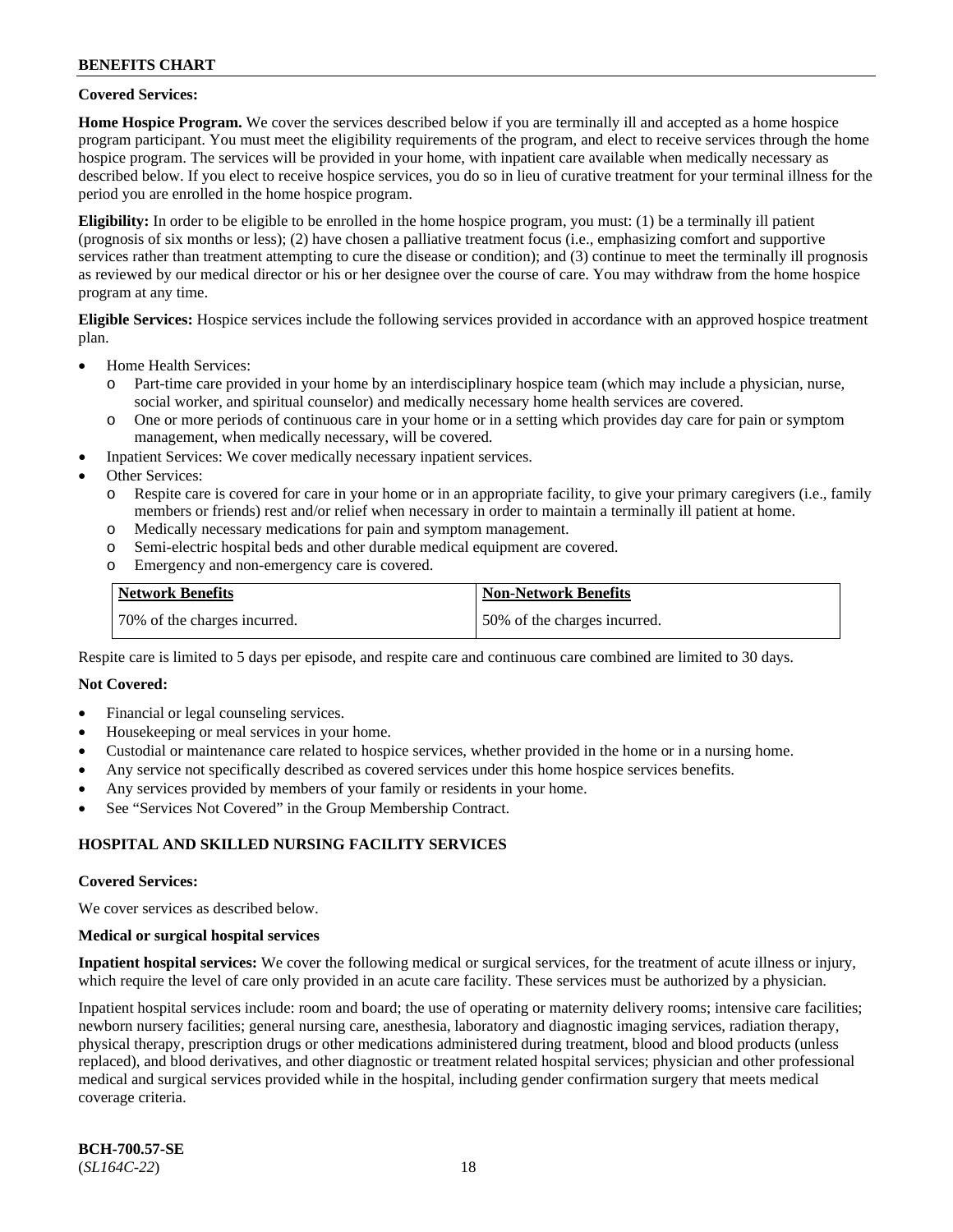We cover up to 120 hours of services provided by a private duty nurse or personal care assistant who has provided home care services to a ventilator-dependent patient, solely for the purpose of assuring adequate training of the hospital staff to communicate with that patient.

Services for items for personal convenience, such as television rental, are not covered.

We cover, following a vaginal delivery, a minimum of 48 hours of inpatient care for the mother and newborn child. We cover, following a caesarean section delivery, a minimum of 96 hours of inpatient care for the mother and newborn child. If the duration of inpatient care is less than these minimums, we also cover a minimum of one home visit by a registered nurse for post-delivery care, within four days of discharge of the mother and newborn child. Services provided by the registered nurse include, but are not limited to, parent education, assistance and training in breast and bottle feeding, and conducting any necessary and appropriate clinical tests. We shall not provide any compensation or other non-medical remuneration to encourage a mother and newborn to leave inpatient care before the duration minimums specified.

Group health plans and health insurance issuers generally may not, under Federal law, restrict benefits for any hospital length of stay in connection with childbirth for the mother of newborn child to less than 48 hours following a vaginal delivery, or less than 96 hours following a caesarean section. However, Federal law generally does not prohibit the mother's or newborn's attending provider, after consulting with the mother, from discharging the mother or her newborn earlier than 48 hours (or 96 hours as applicable). In any case plans and issuers may not, under Federal law, require that a provider obtain authorization from the plan or the insurance issuer for prescribing a length of stay not in excess of 48 hours (or 96 hours).

| Network Benefits             | <b>Non-Network Benefits</b>  |
|------------------------------|------------------------------|
| 70% of the charges incurred. | 50% of the charges incurred. |

Each member's admission or confinement, including that of a newborn child, is separate and distinct from the admission or confinement of any other member.

**Outpatient hospital, ambulatory care or surgical facility services:** We cover the following medical and surgical services, for diagnosis or treatment of illness or injury on an outpatient basis. These services must be authorized by a physician.

Outpatient services include: use of operating rooms, maternity delivery rooms or other outpatient departments, rooms or facilities; and the following outpatient services: general nursing care, anesthesia, laboratory and diagnostic imaging services, radiation therapy, physical therapy, drugs administered during treatment, blood and blood products (unless replaced), and blood derivatives, and other diagnostic or treatment related outpatient services; physician and other professional medical and surgical services provided while an outpatient, including gender confirmation surgery that meets medical coverage criteria.

For Network Benefits, non-emergent, scheduled outpatient Magnetic Resonance Imaging (MRI) and Computed Tomography (CT) must be provided at a designated facility. Your physician and facility will obtain or verify authorization for these services with HealthPartners, as needed.

To see the benefit level for diagnostic imaging services, laboratory services and physical therapy, see benefits under Diagnostic Imaging Services, Laboratory Services and Physical Therapy in this Benefits Chart.

| <b>Network Benefits</b>      | <b>Non-Network Benefits</b>  |
|------------------------------|------------------------------|
| 70% of the charges incurred. | 50% of the charges incurred. |

# **Skilled nursing facility care**

We cover room and board, daily skilled nursing and related ancillary services for post-acute treatment and rehabilitative care of illness or injury that meets medical coverage criteria.

| <b>Network Benefits</b>                       | <b>Non-Network Benefits</b>                   |
|-----------------------------------------------|-----------------------------------------------|
| 170% of the charges incurred.                 | 150% of the charges incurred.                 |
| Limited to 120 day maximum per calendar year. | Limited to 120 day maximum per calendar year. |

Each day of services provided under the Network Benefits and Non-Network Benefits combined, counts toward the maximums shown above.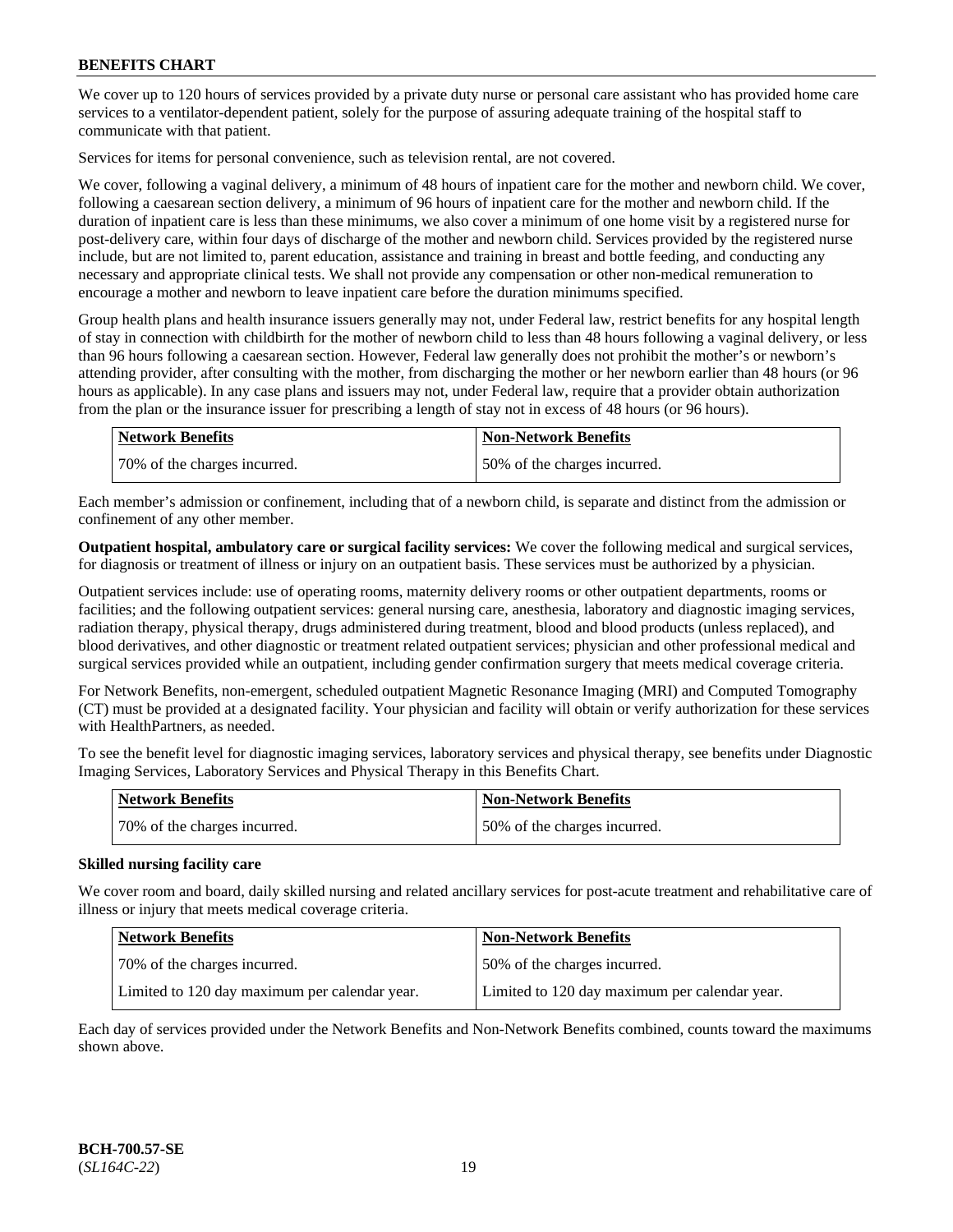# **Not Covered:**

- Services for items for personal convenience, such as television rental.
- See "Services Not Covered" in the Group Membership Contract.

# **INFERTILITY DIAGNOSIS**

### **Covered Services:**

We cover the diagnosis of infertility. These services include diagnostic procedures and tests provided in connection with an infertility evaluation, office visits and consultations to diagnose infertility.

| <b>Network Benefits</b>      | <b>Non-Network Benefits</b> |
|------------------------------|-----------------------------|
| 70% of the charges incurred. | See Network Benefits.       |

Coverage is limited to office visits and consultations to diagnose infertility. Treatment is not covered.

#### **Not Covered:**

- Infertility/fertility treatment, including but not limited to, office visits, laboratory services and diagnostic imaging services and fertility drugs; reversal of sterilization; and sperm, ova or embryo acquisition, retrieval or storage; however, we do cover office visits and consultations to diagnose infertility.
- Services related to the establishment of surrogate pregnancy and fees for a surrogate. However, pregnancy and maternity services are covered for a member under this Benefits Chart, including a surrogate pregnancy.
- See "Services Not Covered" in the Group Membership Contract.

# **LABORATORY SERVICES**

# **Covered Services:**

We cover laboratory tests when ordered by a provider and provided in a clinic or outpatient hospital facility.

To see the benefit level for inpatient hospital or skilled nursing facility services, see benefits under Inpatient Hospital and Skilled Nursing Facility Services in this Benefits Chart.

**Prostate-specific antigen (PSA) testing.** We cover prostate cancer screening for men 40 years of age or over who are symptomatic or in a high-risk category and for all men 50 years of age or older.

| <b>Network Benefits</b>      | Non-Network Benefits         |
|------------------------------|------------------------------|
| 70% of the charges incurred. | 50% of the charges incurred. |

#### **All other laboratory services**

#### **Services for illness or injury**

| Network Benefits             | Non-Network Benefits         |
|------------------------------|------------------------------|
| 70% of the charges incurred. | 50% of the charges incurred. |

#### **Preventive services**

Laboratory services associated with preventive services are covered at the benefit level shown in the "Preventive Services" section of this Benefits Chart.

#### **Not Covered:**

See "Services Not Covered" in the Group Membership Contract.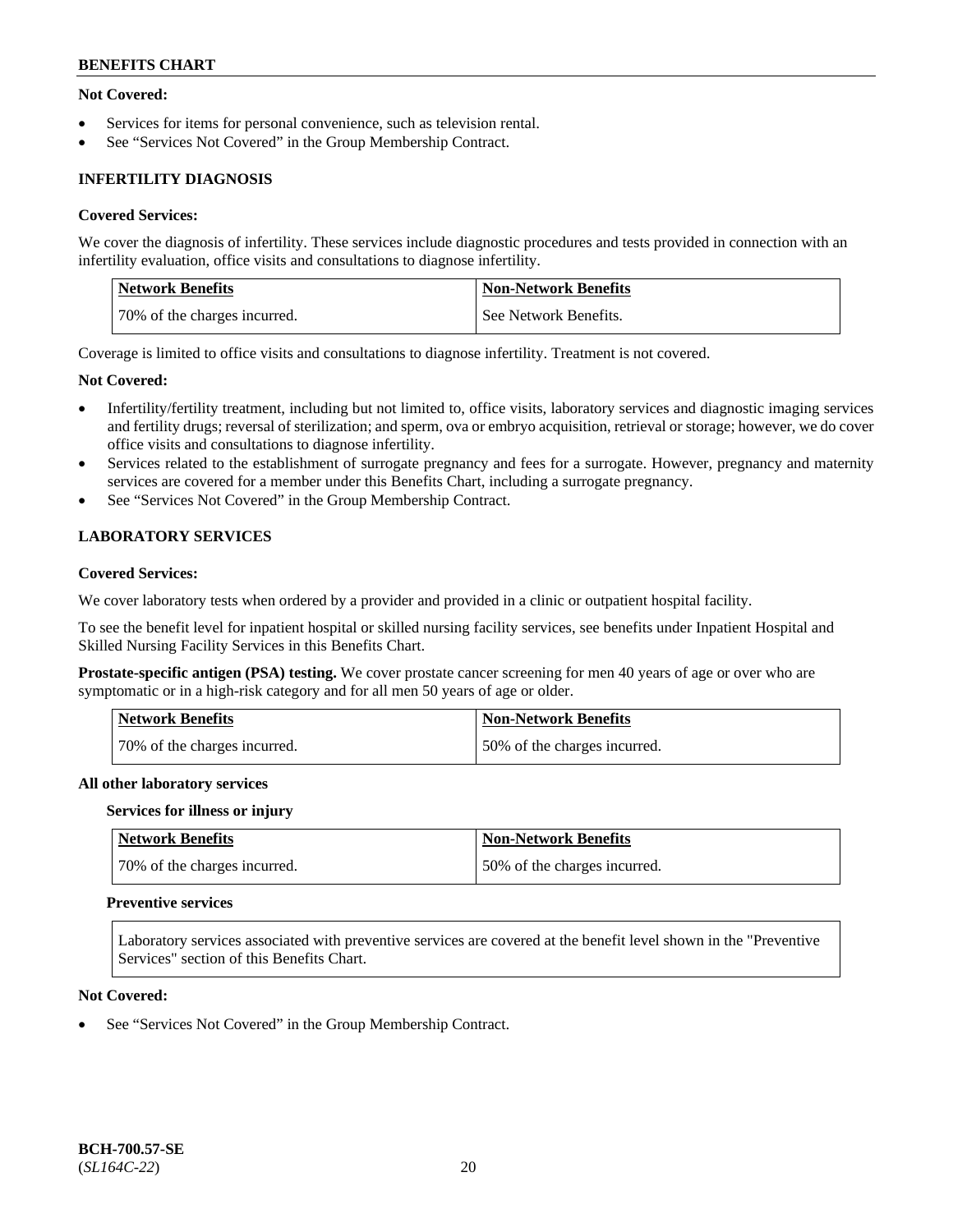# **LYME DISEASE SERVICES**

# **Covered Services:**

We cover services for the treatment of Lyme disease.

| <b>Network Benefits</b>                                | <b>Non-Network Benefits</b>                                  |
|--------------------------------------------------------|--------------------------------------------------------------|
| Coverage level is same as corresponding Network        | Coverage level is same as corresponding Non-Network          |
| Benefit, depending on type of service provided such as | Benefit, depending on type of service provided, such as      |
| Office Visits for Illness or Injury, Inpatient or      | Office Visits for Illness or Injury, Inpatient or Outpatient |
| <b>Outpatient Hospital Services.</b>                   | Hospital Services.                                           |

# **Not Covered:**

See "Services Not Covered" in the Group Membership Contract.

# **MASTECTOMY RECONSTRUCTION BENEFIT**

# **Covered Services:**

We cover reconstruction of the breast on which the mastectomy has been performed; surgery and reconstruction of the other breast to produce symmetrical appearance, and prostheses and physical complications of all stages of mastectomy, including lymphedemas.

| <b>Network Benefits</b>                                 | <b>Non-Network Benefits</b>                             |
|---------------------------------------------------------|---------------------------------------------------------|
| Coverage level is same as corresponding Network         | Coverage level is same as corresponding Non-Network     |
| Benefit, depending on type of service provided, such as | Benefit, depending on type of service provided, such as |
| Office Visits for Illness or Injury, Inpatient or       | Office Visits for Illness or Injury, Inpatient or       |
| <b>Outpatient Hospital Services.</b>                    | <b>Outpatient Hospital Services.</b>                    |

# **Not Covered:**

See "Services Not Covered" in the Group Membership Contract.

# **MEDICATION THERAPY DISEASE MANAGEMENT PROGRAM**

# **Covered Services:**

If you meet our criteria for coverage, you may qualify for our Medication Therapy Disease Management Program.

The program covers consultations with a designated pharmacist.

Covered services are based on established medical policies, which are subject to periodic review and modification by the medical directors. These medical policies (medical coverage criteria) are available online at [healthpartners.com](https://www.healthpartners.com/hp/index.html) or by calling Member Services.

| Network Benefits                                            | <b>Non-Network Benefits</b> |
|-------------------------------------------------------------|-----------------------------|
| 100% of the charges incurred.<br>Deductible does not apply. | No Coverage.                |

# **Not Covered:**

See "Services Not Covered" in the Group Membership Contract.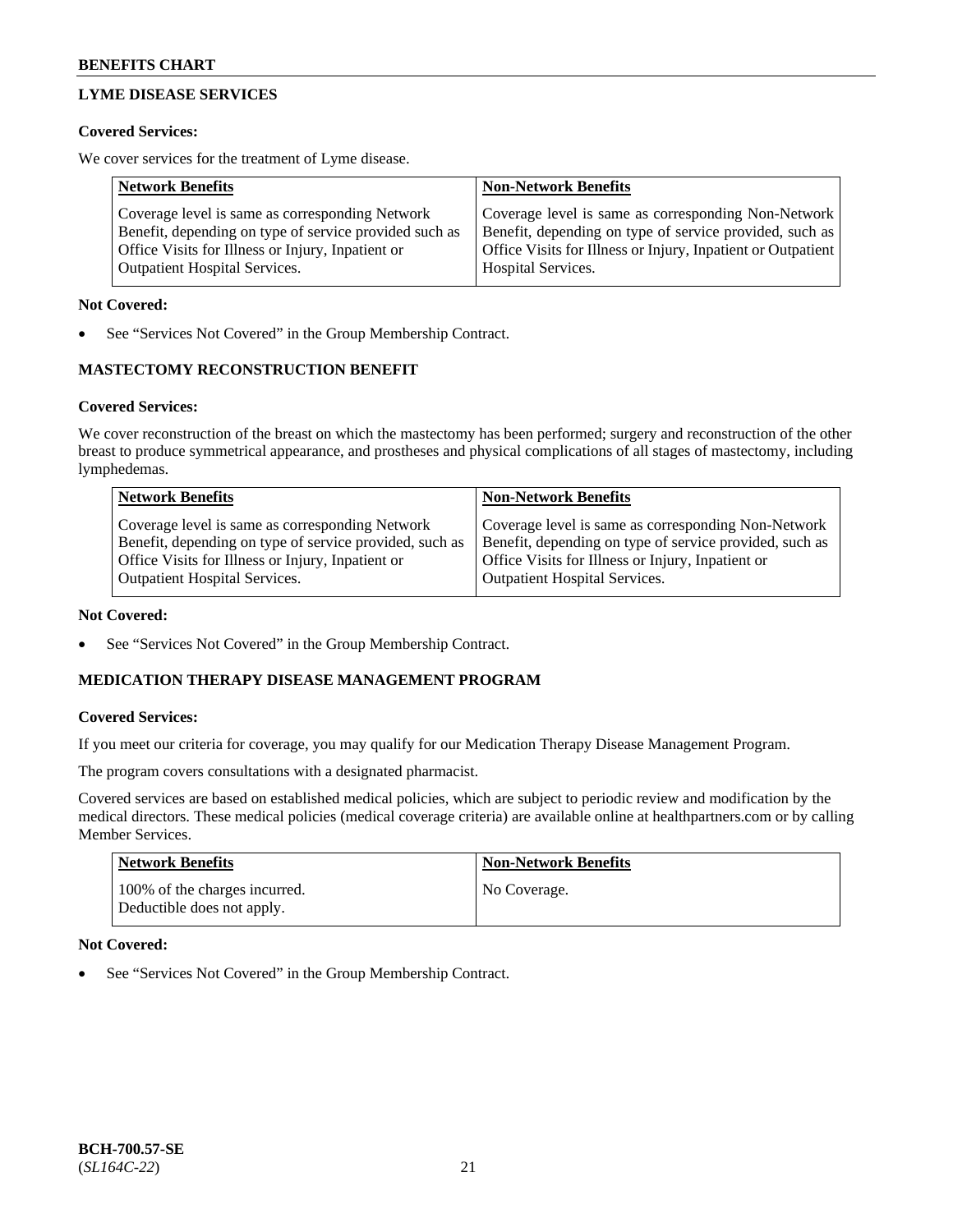# **OFFICE VISITS FOR ILLNESS OR INJURY**

# **Covered Services:**

We cover the following when medically necessary: professional medical and surgical services and related supplies, including biofeedback, of physicians and other health care providers; blood and blood products (unless replaced) and blood derivatives.

We cover diagnosis and treatment of illness or injury to the eyes. Where contact or eyeglass lenses are prescribed as medically necessary for the post-operative treatment of cataracts or for the treatment of aphakia, acute or chronic corneal pathology, or keratoconous, we cover the initial evaluation, lenses and fitting. Members must pay for lens replacement beyond the initial pair.

We also provide coverage for the initial physical evaluation of a child if it is ordered by a Minnesota juvenile court.

Services received via video, e-visit or telephone are covered under the "Telehealth/Telemedicine Services" section.

# **Office Visits**

| <b>Network Benefits</b>      | <b>Non-Network Benefits</b>  |
|------------------------------|------------------------------|
| 70% of the charges incurred. | 50% of the charges incurred. |

# **Convenience clinics**

| <b>Network Benefits</b>      | <b>Non-Network Benefits</b>   |
|------------------------------|-------------------------------|
| 70% of the charges incurred. | 150% of the charges incurred. |

# **First three visits**

|--|

The first three mental health and substance use disorder visits, urgent care visits, office visits, convenience clinic visits, telephone visits and e-visits (other than Virtuwell) combined in a calendar year are covered at 100%, not subject to the deductible. Then services will be covered at the coinsurance and deductible indicated for mental health and substance use disorder visits, urgent care visits, office visits, convenience clinic visits, telephone visits and e-visits (other than Virtuwell). Physician services are included; however charges for day treatment services, group visits, office procedures,

laboratory, radiology and other ancillary services are not included and will be subject to your deductible and coinsurance.

# **Injections administered in a physician's office, other than immunizations**

# **Allergy injections**

| <b>Network Benefits</b>      | <b>Non-Network Benefits</b>  |
|------------------------------|------------------------------|
| 70% of the charges incurred. | 50% of the charges incurred. |

# **All other injections**

| <b>Network Benefits</b>       | <b>Non-Network Benefits</b>  |
|-------------------------------|------------------------------|
| 170% of the charges incurred. | 50% of the charges incurred. |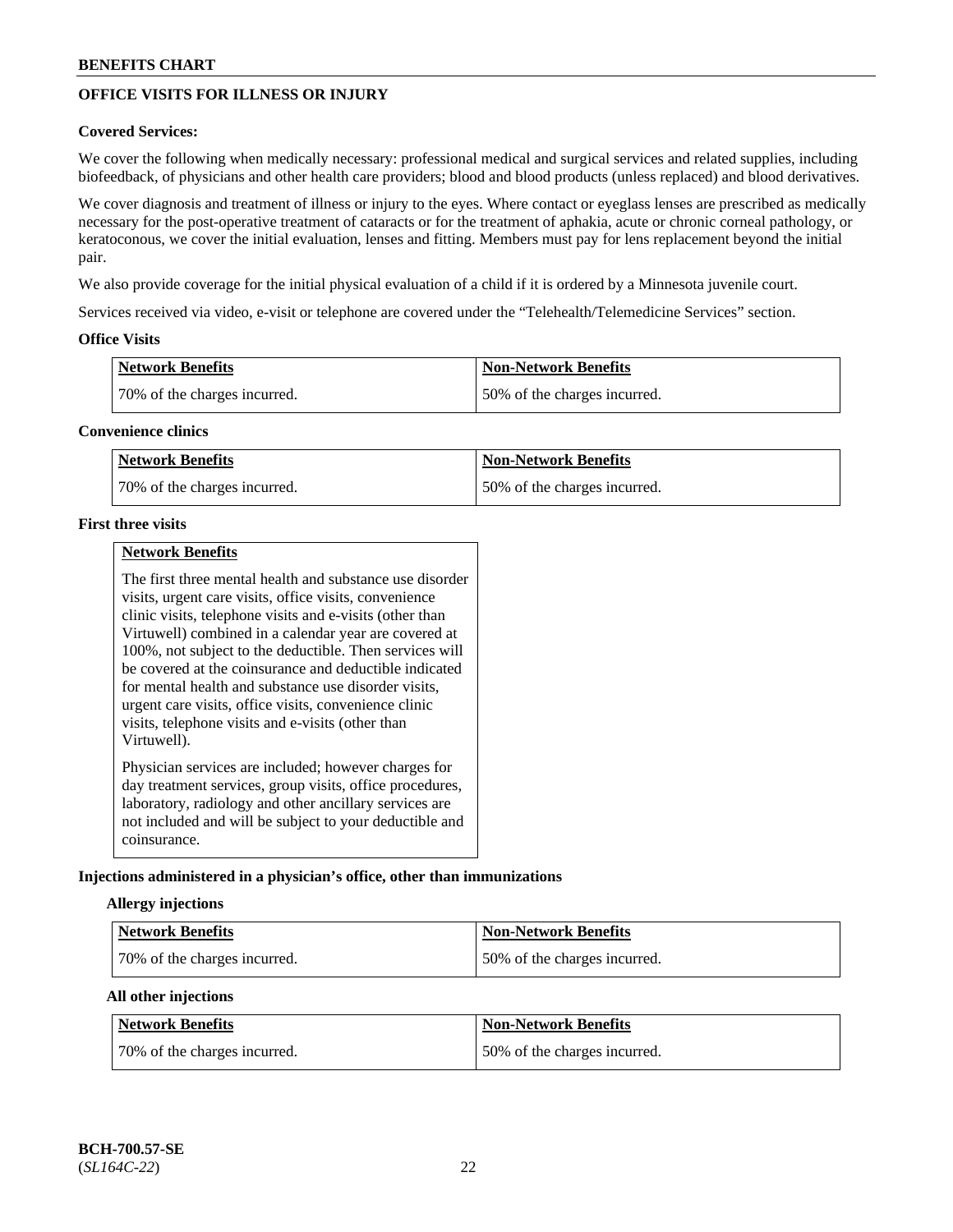# **Not Covered:**

- Court ordered treatment, except as described in this Benefits Chart under "Mental Health Services" and "Office Visits for Illness or Injury" or as otherwise required by law.
- See "Services Not Covered" in the Group Membership Contract.

### **PEDIATRIC AUTOIMMUNE NEUROPSYCHIATRIC DISORDERS ASSOCIATED WITH STREPTOCOCCAL INFECTIONS (PANDAS) AND PEDIATRIC ACUTE-ONSET NEUROPSYCHIATRIC SYNDROME (PANS) TREATMENT**

### **Definitions:**

**Pediatric acute-onset neuropsychiatric syndrome.** This means a class of acute-onset obsessive compulsive or tic disorders or other behavioral changes presenting in children and adolescents that are not otherwise explained by another known neurologic or medical disorder.

**Pediatric autoimmune neuropsychiatric disorders associated with streptococcal infections.** This means a condition in which a streptococcal infection in a child or adolescent causes the abrupt onset of clinically significant obsessions, compulsions, tics, or other neuropsychiatric symptoms or behavioral changes, or a relapsing and remitting course of symptom severity.

### **Covered Services:**

We cover treatment for pediatric autoimmune neuropsychiatric disorders associated with streptococcal infections (PANDAS) and for treatment for pediatric acute-onset neuropsychiatric syndrome (PANS). Treatments that must be covered under this section must be recommended by the member's licensed health care professional and include but are not limited to antibiotics, medication and behavioral therapies to manage neuropsychiatric symptoms, plasma exchange, and immunoglobulin.

| <b>Network Benefits</b>                                 | <b>Non-Network Benefits</b>                             |
|---------------------------------------------------------|---------------------------------------------------------|
| Coverage level is same as corresponding Network         | Coverage level is same as corresponding Non-Network     |
| Benefit, depending on type of service provided, such as | Benefit, depending on type of service provided, such as |
| Office Visits for Illness or Injury, Inpatient or       | Office Visits for Illness or Injury, Inpatient or       |
| <b>Outpatient Hospital Services.</b>                    | <b>Outpatient Hospital Services.</b>                    |

### **Not Covered:**

See "Services Not Covered" in the Group Membership Contract.

# **PEDIATRIC EYEWEAR**

#### **Covered Services:**

We cover pediatric eyewear for children.

Routine eye exams are covered under the "Preventive Services" section.

| <b>Network Benefits</b>      | Non-Network Benefits |
|------------------------------|----------------------|
| 70% of the charges incurred. | No Coverage.         |

### **Limitations:**

- Coverage under this provision will continue until the end of the month in which the child turns age 19.
- Limited to one of the following per calendar year:
	- o one pair of eyeglasses including one set of prescription lenses, frames from our designated eyewear collection, and antiscratch coating; or
		- o one pair of non-disposable contact lenses; or
	- o a one-year supply of disposable contact lenses
- Contact lens fittings are limited to two per calendar year.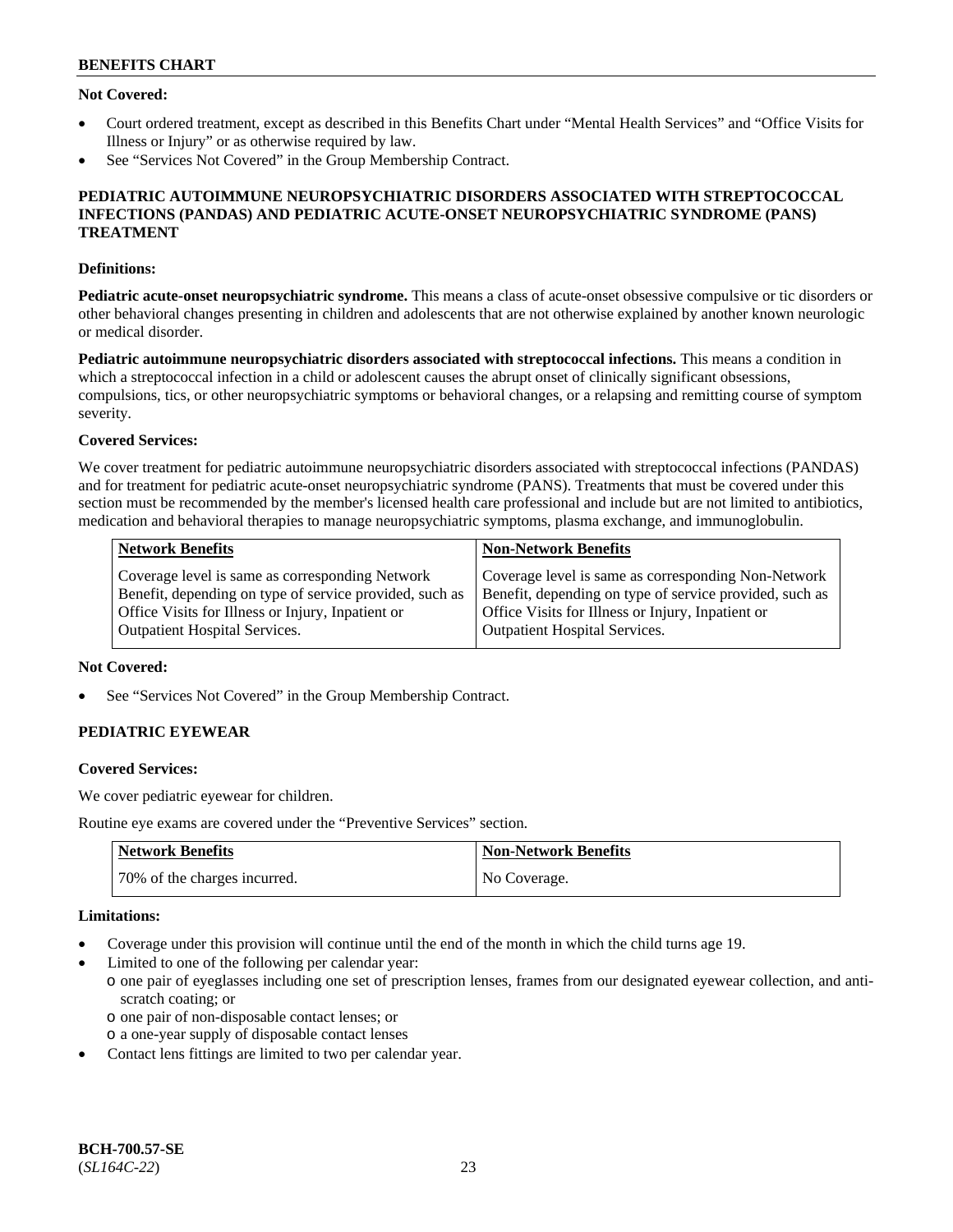# **Not Covered:**

- Frames that are not included in our designated eyewear collection. However, one pair of lenses will be covered if a member chooses frames outside the designated eyewear collection.
- More than one pair of lenses or frames or non-disposable contacts per calendar year, regardless of the reason. This includes replacement of eyeglasses or contact lenses due to loss, breakage, theft, or change in prescription.
- Safety glasses or goggles for sports or vocational reasons.
- Upgrades including, but not limited to, UV protection and no-line multifocal lenses.
- See "Services Not Covered" in the Group Membership Contract.

# **PHYSICAL THERAPY, OCCUPATIONAL THERAPY AND SPEECH THERAPY**

# **Covered Services:**

We cover the following physical therapy, occupational therapy and speech therapy services:

- rehabilitative care to correct the effects of illness or injury;
- habilitative care rendered for congenital, developmental or medical conditions which have significantly limited the successful initiation of normal speech and normal motor development.

Massage therapy which is performed in conjunction with other treatment/modalities by a physical occupational therapist, is part of a prescribed treatment plan and is not billed separately is covered.

We cover services provided in a clinic. We also cover physical therapy provided in an outpatient hospital facility. To see the benefit level for inpatient hospital or skilled nursing facility services, see benefits under Inpatient Hospital and Skilled Nursing Facility Services.

### **Rehabilitative care**

| <b>Network Benefits</b>      | <b>Non-Network Benefits</b>                                                               |
|------------------------------|-------------------------------------------------------------------------------------------|
| 70% of the charges incurred. | 50% of the charges incurred.                                                              |
|                              | Physical and Occupational Therapy combined are<br>limited to 20 visits per calendar year. |
|                              | Speech Therapy is limited to 20 visits per calendar year.                                 |

# **Habilitative care**

| <b>Network Benefits</b>      | <b>Non-Network Benefits</b>                                                                       |
|------------------------------|---------------------------------------------------------------------------------------------------|
| 70% of the charges incurred. | 50% of the charges incurred.                                                                      |
|                              | Physical, Occupational and Speech Therapy combined<br>are limited to 20 visits per calendar year. |

# **Not Covered:**

- Massage therapy for the purpose of comfort or convenience of the member.
- See "Services Not Covered" in the Group Membership Contract.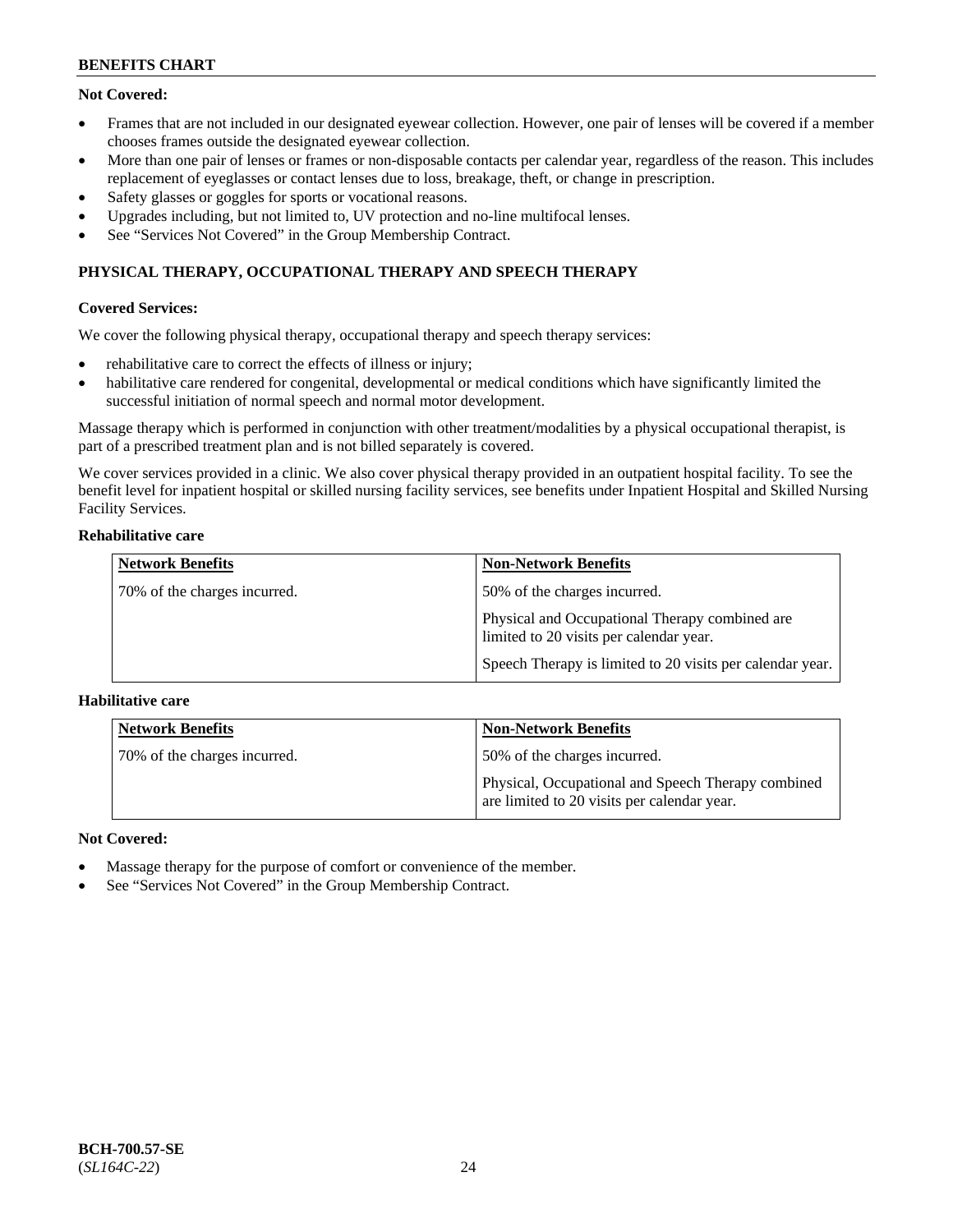# **PORT WINE STAIN REMOVAL SERVICES**

#### **Covered Services:**

We cover port wine stain removal services.

| <b>Network Benefits</b>                                | <b>Non-Network Benefits</b>                                  |
|--------------------------------------------------------|--------------------------------------------------------------|
| Coverage level is same as corresponding Network        | Coverage level is same as corresponding Non-Network          |
| Benefit, depending on type of service provided such as | Benefit, depending on type of service provided, such as      |
| Office Visits for Illness or Injury, Inpatient or      | Office Visits for Illness or Injury, Inpatient or Outpatient |
| <b>Outpatient Hospital Services.</b>                   | Hospital Services.                                           |

#### **Not Covered:**

See "Services Not Covered" in the Group Membership Contract.

# **PRE-DIABETES DISEASE MANAGEMENT PROGRAM**

#### **Covered Services:**

If you meet our criteria for coverage, you may qualify for the Pre-diabetes Disease Management Program through Omada Health. The program covers group health coaching which focuses on weight loss, exercise, behavior modification and health education at select locations determined by the plan.

| <b>Network Benefits</b>                                     | <b>Non-Network Benefits</b> |
|-------------------------------------------------------------|-----------------------------|
| 100% of the charges incurred.<br>Deductible does not apply. | Not applicable.             |

#### **Not Covered:**

See "Services Not Covered" in the Group Membership Contract.

# **PRESCRIPTION DRUG SERVICES**

# **Covered Services:**

We cover prescription drugs and medications that can be self-administered or are administered in a physician's office. We cover off-label use of formulary drugs to treat cancer if the drug is recognized for the treatment of cancer in any authoritative compendia used by the Medicare program.

We cover orally administered anticancer drugs at the applicable benefit level under outpatient drugs below. We are in compliance with Minnesota Statute 62A.3075 because we do not cover orally administered anticancer drugs under our specialty drug benefit.

We will refill a prescription for eye drops covered under this Benefits Chart if the member requests a refill and original prescription specified that additional quantities would be needed, providing the refill request does not exceed the quantities needed, and the following conditions are met:

- If the member requests a 30-day refill supply, the request must be made between 21 and 30 days of the later of (a) the original date that the prescription was distributed to the member or (b) the date that the most recent refill was distributed to the member; or
- If the member requests a 90-day refill supply, the request must be made between 75 and 90 days of the later of (a) the original date that the prescription was distributed to the member or (b) the date that the most recent refill was distributed to the member.

A licensed pharmacist may prescribe and dispense self-administered hormonal contraceptives, nicotine replacement medications, and opiate antagonists for the treatment of an acute opiate overdose in accordance with section 151.37, subdivision 14, 15, or 16, under the same terms of coverage that would apply had the prescription drug been prescribed by a licensed physician, physician assistant, or advanced practice nurse practitioner. If the plan excludes coverage for selfadministered hormonal contraceptives, they will not be covered under this provision.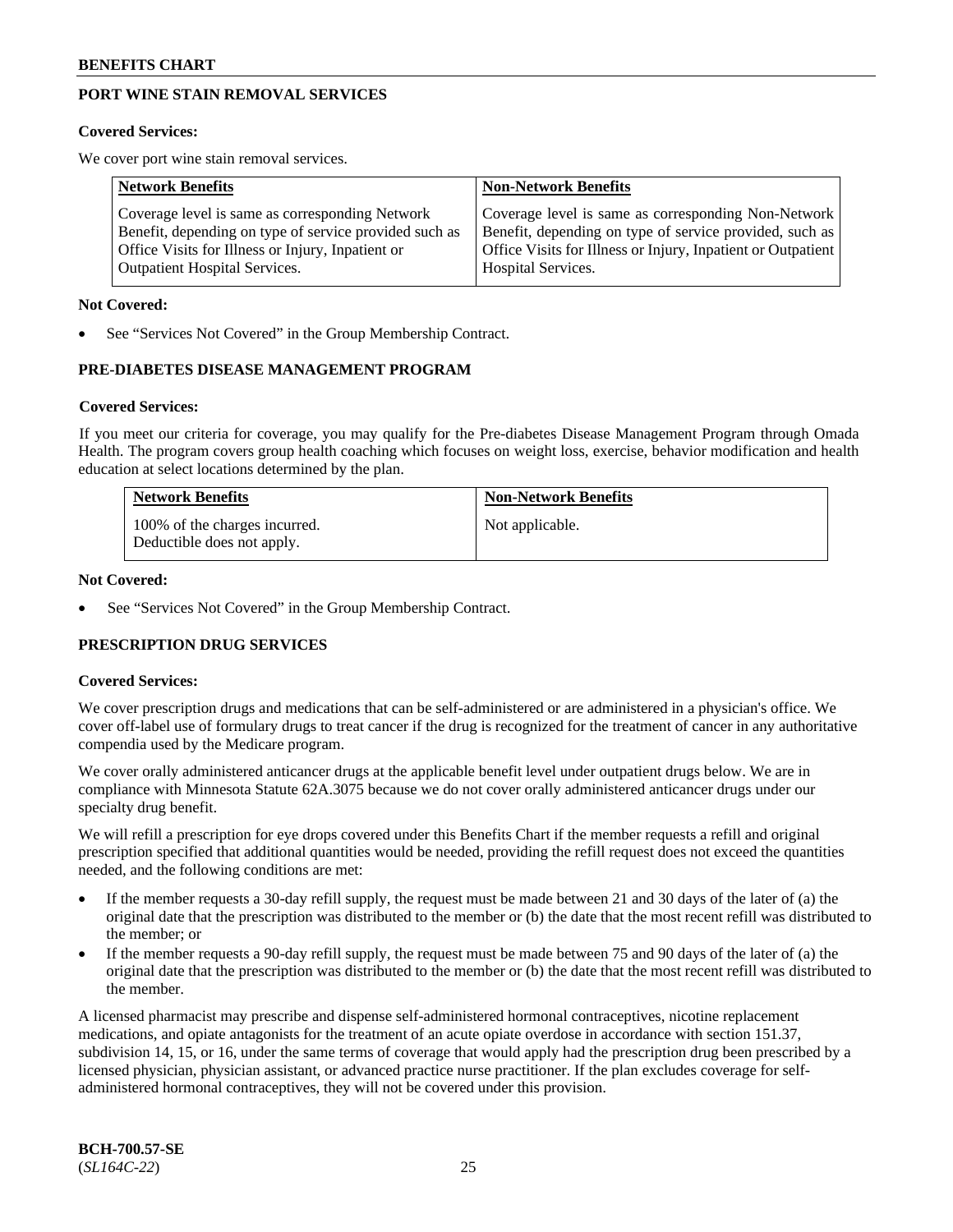# **For Network Benefits, drugs and medications must be obtained at a Network Pharmacy.**

**If a member copayment is required, you must pay one member copayment for each 31-day supply, or portion thereof, unless otherwise indicated below.**

#### **Outpatient drugs (except as specified below)**

| <b>Network Benefits</b>                                                                                          | <b>Non-Network Benefits</b>  |
|------------------------------------------------------------------------------------------------------------------|------------------------------|
| 100% of the charges incurred, subject to a member<br>copayment of \$5 for generic low cost formulary<br>drugs.   | 50% of the charges incurred. |
| 100% of the charges incurred, subject to a member<br>copayment of \$25 for generic high cost formulary<br>drugs. |                              |
| 100% of the charges incurred, subject to a member<br>copayment of \$60 for brand name formulary drugs.           |                              |
| In no event will your cost for a formulary insulin drug<br>exceed \$25.                                          |                              |
| Non-formulary drugs are covered at 100% of the<br>charges incurred, subject to a member copayment of<br>\$150.   |                              |
| Deductible does not apply.                                                                                       |                              |

**Cost-Sharing Limits for Insulin:** We are required to limit your cost-sharing on prescription insulin to no more than the net price of the prescription insulin drug. This requirement applies at the point of sale, including deductible payments and the costsharing amounts charged once the deductible is met.

**Cost-sharing.** This means a deductible payment, copayment, or coinsurance amount that you must pay for covered prescription insulin in accordance with the terms and conditions of this health plan.

**Net price.** This means our cost for prescription insulin, including any rebates or discounts received by or accrued directly or indirectly to us from a drug manufacturer or pharmacy benefit manager.

# **Mail order drugs**

| <b>Network Benefits</b>                                                                                                                                                                                                                               | <b>Non-Network Benefits</b>                                                                                                |
|-------------------------------------------------------------------------------------------------------------------------------------------------------------------------------------------------------------------------------------------------------|----------------------------------------------------------------------------------------------------------------------------|
| For your convenience, you may also get up to a 93-day<br>supply of outpatient prescription drugs that can be self-<br>administered through the designated mail order service.<br>Specialty Drugs are not available through the mail order<br>service. | See Network Mail Order Drugs benefit.<br>Mail order drugs are only available through the<br>designated mail order service. |

# **Specialty Drugs that are self-administered**

| <b>Network Benefits</b>                                                                                                                    | <b>Non-Network Benefits</b> |
|--------------------------------------------------------------------------------------------------------------------------------------------|-----------------------------|
| 80% of the charges incurred.<br>Deductible does not apply.                                                                                 | No Coverage.                |
| For Network Benefits, specialty drugs are limited to<br>drugs on the specialty drug list and must be obtained<br>from a designated vendor. |                             |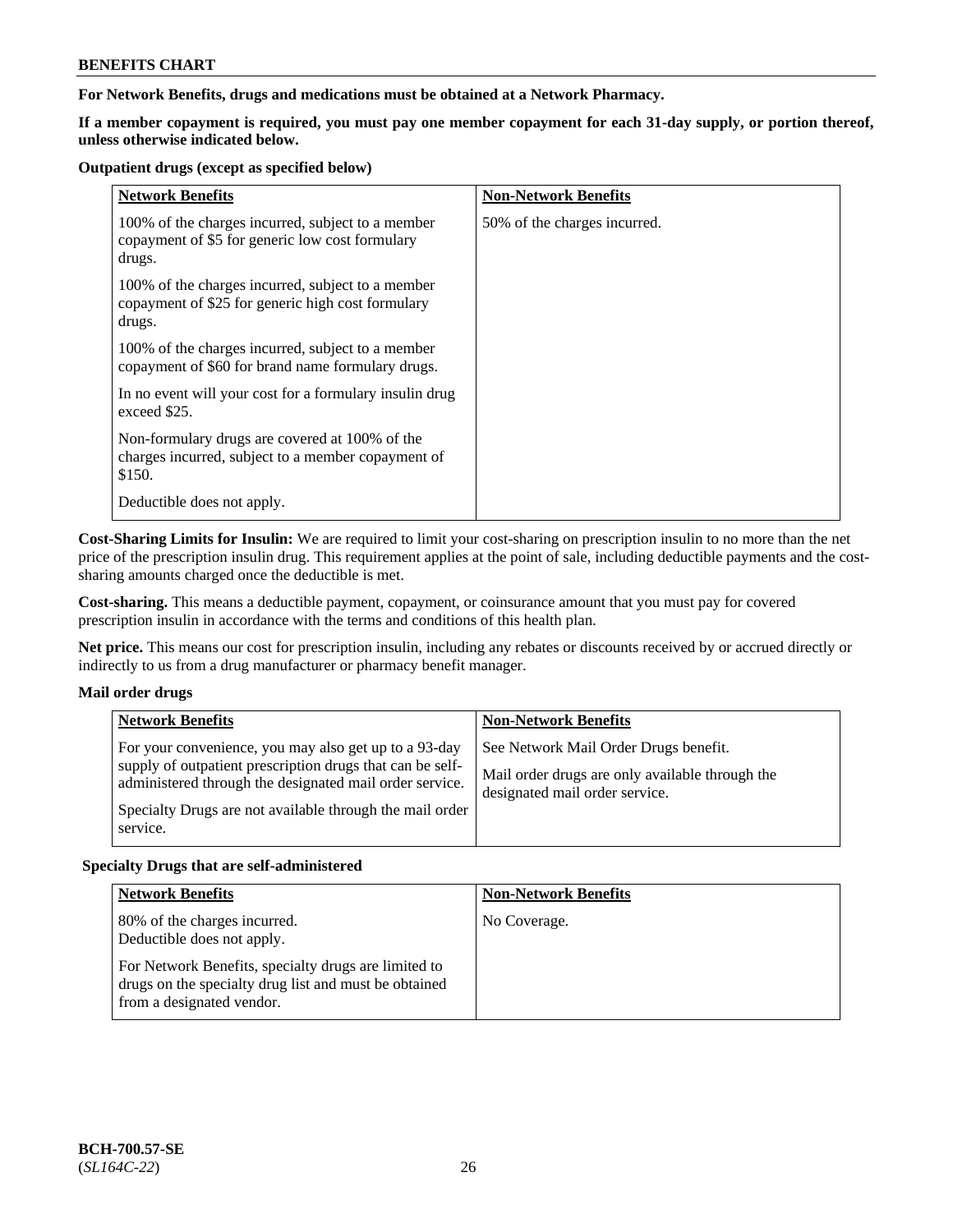# **Drugs for the treatment of growth deficiency**

| <b>Network Benefits</b>                                                                                                                            | <b>Non-Network Benefits</b>  |
|----------------------------------------------------------------------------------------------------------------------------------------------------|------------------------------|
| 70% of the charges incurred.<br>Deductible does not apply.                                                                                         | 50% of the charges incurred. |
| For Network Benefits, growth deficiency drugs are<br>limited to drugs on the specialty drug list and must be<br>obtained from a designated vendor. |                              |

#### **Tobacco cessation drugs are covered for all FDA – approved tobacco cessation drugs for a minimum of 90 days**

| <b>Network Benefits</b>                                     | <b>Non-Network Benefits</b>  |
|-------------------------------------------------------------|------------------------------|
| 100% of the charges incurred.<br>Deductible does not apply. | 50% of the charges incurred. |

### **Contraceptive drugs**

| <b>Network Benefits</b>                                                                                                                                        | <b>Non-Network Benefits</b>  |
|----------------------------------------------------------------------------------------------------------------------------------------------------------------|------------------------------|
| 100% of the charges incurred for formulary drugs.<br>Deductible does not apply.                                                                                | 50% of the charges incurred. |
| If a physician requests that a non-formulary<br>contraceptive drug be dispensed as written the drug will<br>be covered at 100%, not subject to the deductible. |                              |

**ACA preventive medications.** We cover preventive medications currently recommended by USPSTF with an A or B rating if they are prescribed by your medical provider and they are listed on our Commercial ACA Preventive Drug List. Preventive medications are subject to periodic review and modification. Changes would be effective in accordance with the federal rules and reflected in our current medical coverage criteria for preventive care services.

| <b>Network Benefits</b>                                     | <b>Non-Network Benefits</b>  |
|-------------------------------------------------------------|------------------------------|
| 100% of the charges incurred.<br>Deductible does not apply. | 50% of the charges incurred. |

# **Limitations:**

- Certain drugs may require prior authorization as indicated on the formulary. HealthPartners may require prior authorization for the drug and also the site where the drug will be provided. Certain drugs are subject to our utilization review process and quantity limits, as indicated on our formulary.
- Certain non-formulary drugs require prior authorization. In addition, certain drugs may be subject to any quantity limits applied as part of our trial program. The trial drug program applies to new prescriptions for certain drugs which have high toxicity, low tolerance, high costs and/or high potential for waste. Trial drugs are indicated on the formulary and/or the Specialty Drug List. Your first fill of a trial drug may be limited to less than a month supply. If the drug is well tolerated and effective, you will receive the remainder of your first month supply.
- If a member requests a brand name drug when there is a generic equivalent, the brand name drug will be covered up to the charge that would apply to the generic drug, minus any required copayment. If a physician requests that a brand name drug be dispensed as written, the drug will be paid at the non-formulary benefit.
- We may require members to try over-the-counter (OTC) drug alternatives before approving more costly formulary prescription drugs.
- Unless otherwise specified in the "Prescription Drug Services" section, you may receive up to a 31-day supply per prescription.
- A 93-day supply will be covered and dispensed only at pharmacies that participate in our extended day supply program
- New prescriptions to treat certain chronic conditions are limited to a 31-day supply.
- No more than a 31-day supply of Specialty Drugs will be covered and dispensed at a time, unless it's a manufacturer supplied drug that cannot be split that supplies the member with more than a 31-day supply.
- The member copayment for a drug will not exceed the cost of the drug.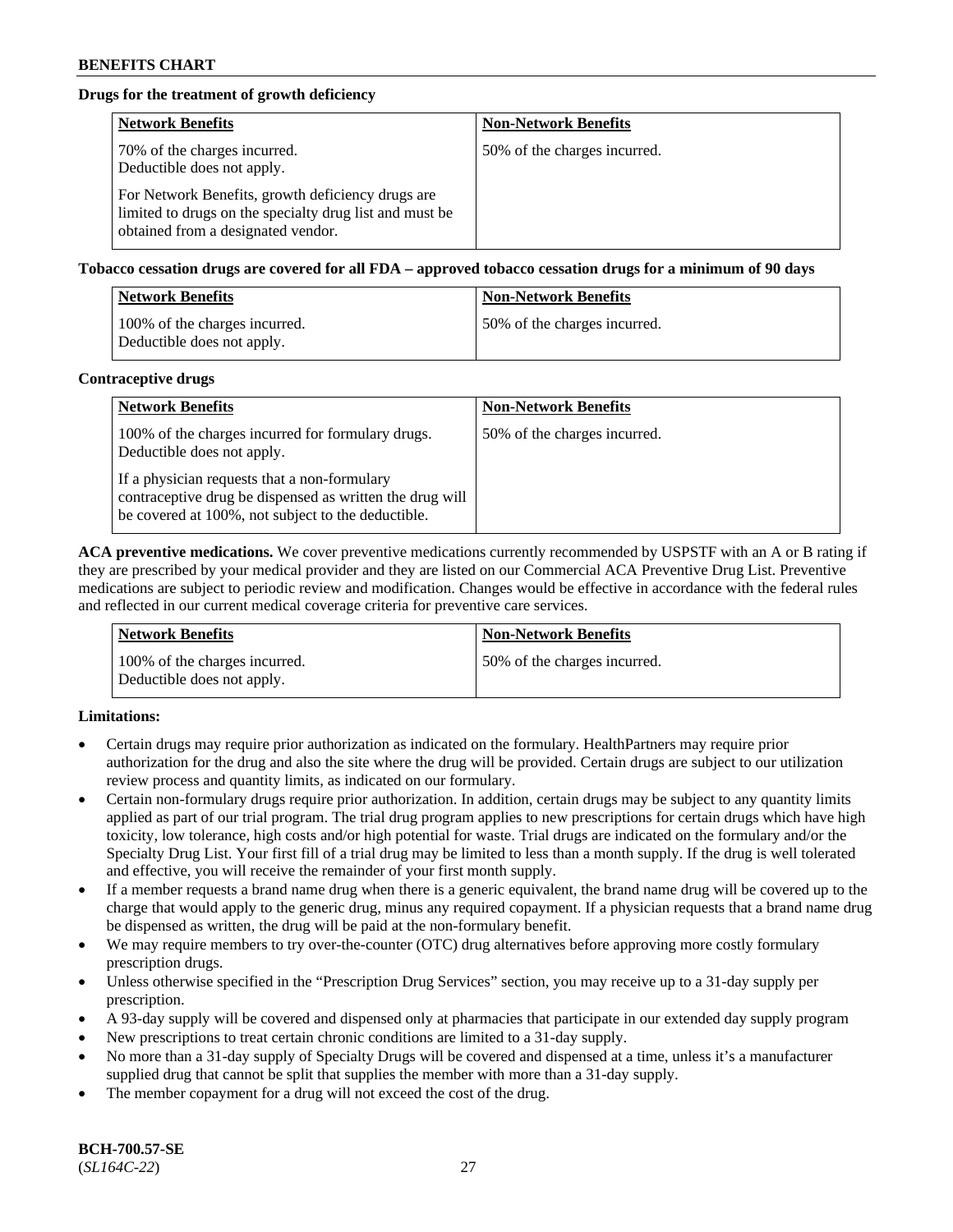# **Not Covered:**

- Replacement of prescription drugs, medications, equipment and supplies due to loss, damage or theft.
- Nonprescription (over the counter) drugs or medications, including, but not limited to, vitamins, supplements, homeopathic remedies, and non-FDA approved drugs unless listed on the formulary and prescribed by a physician or legally authorized health care provider under applicable state and federal law. We cover off-label use of drugs to treat cancer as specified in the "Prescription Drug Services" section of this Benefits Chart. This exclusion does not include over-the-counter contraceptives for women as allowed under the Affordable Care Act when the member obtains a prescription for the item. In addition, if the member obtains a prescription, this exclusion does not include aspirin to prevent cardiovascular disease for men and women of certain ages; folic acid supplements for women who may become pregnant; fluoride chemoprevention supplements for children without fluoride in their water source; and iron supplements for children ages 6-12 months who are at risk of anemia.
- Drugs on the Excluded Drug List. The Excluded Drug List includes select drugs within a therapy class that are not eligible for coverage. This includes drugs that may be excluded for certain indications. However, you may request coverage for a drug on the Excluded Drug List by requesting an exception to the formulary under the formulary exception process described in the definition of formulary in this Benefits Chart. The Excluded Drug List is available at [healthpartners.com](http://www.healthpartners.com/)
- Drugs that are newly approved by the FDA until they are reviewed and approved by HealthPartners Pharmacy and Therapeutics Committee. However, you may request coverage for a drug that is newly approved by the FDA by requesting an exception to the formulary under the formulary exception process described in the definition of formulary in the Benefits Chart.
- All drugs used for sexual dysfunction.
- Fertilty drugs.
- Medical cannabis.
- Medical devices approved by the FDA will not be covered under the "Prescription Drug Services" section unless they are on our formulary. Covered medical devices are generally submitted and reimbursed under your medical benefits.
- See "Services Not Covered" in the Group Membership Contract.

# **PREVENTIVE SERVICES**

# **Applicable Definitions:**

**Routine Preventive Services** are routine healthcare services that include screenings, check-ups and counseling to prevent illness, disease or other health problems before symptoms occur.

**Diagnostic Services** are services to help a provider understand your symptoms, diagnose illness and decide what treatment may be needed. They may be the same services that are listed as preventive services, but they are being used as diagnostic services. Your provider will determine if these services are preventive or diagnostic. These services are not preventive if received as part of a visit to diagnose, manage or maintain an acute or chronic medical condition, illness or injury. When that occurs, unless otherwise indicated below, standard deductibles, copayments or coinsurance apply.

# **Covered Services:**

We cover preventive services that meet any of the requirements under the Affordable Care Act (ACA) shown in the bulleted items below. These preventive services are covered at 100% under the network benefits with no deductible, copayments or coinsurance. (If a preventive service is not required by the ACA and it is covered at a lower benefit level or if a group qualifies for an exemption or accommodation for certain benefits under the ACA, it will be specified below). Preventive benefits mandated under the ACA are subject to periodic review and modification. Changes would be effective in accordance with the federal rules. Preventive services mandated by the ACA include:

- Evidence-based items or services that have in effect a rating of A or B in the current recommendations of the United States Preventive Services Task Force with respect to the individual;
- Immunizations for routine use in children, adolescents, and adults that have in effect a recommendation from the Advisory Committee on Immunization Practices of the Centers for Disease Control and Prevention with respect to the individual;
- With respect to infants, children, and adolescents, evidence-informed preventive care and screenings provided for in comprehensive guidelines supported by the Health Resources and Services Administration; and
- With respect to women, preventive care and screenings provided for in comprehensive guidelines supported by the Health Resources and Services Administration.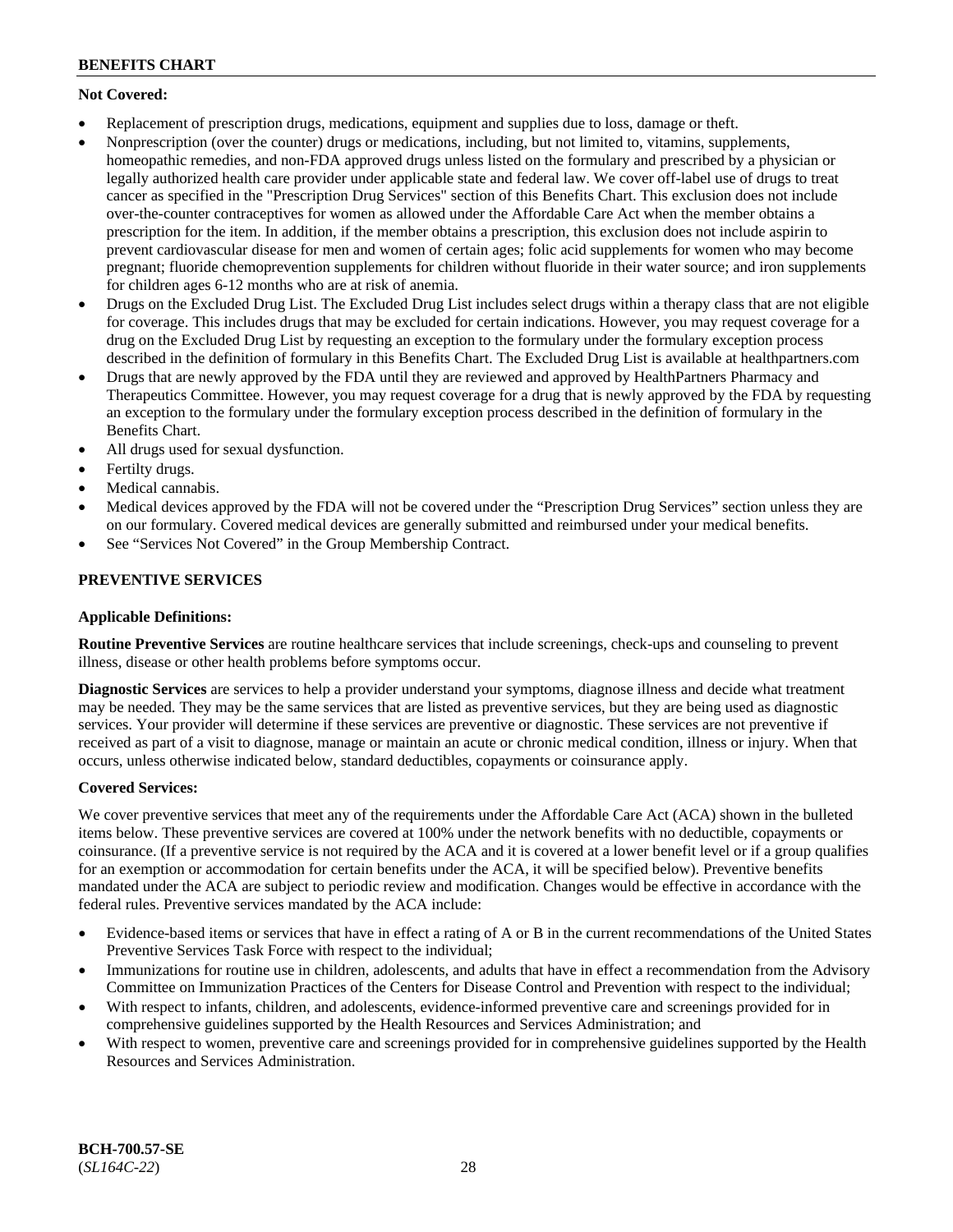Covered services are based on established medical policies, which are subject to periodic review and modification by the medical or dental directors. These medical policies (medical coverage criteria) are available by calling Member Services, or logging on to your "*my*HealthPartners" account at [healthpartners.com.](http://www.healthpartners.com/)

A complete list of preventive care services recommended under the U.S. Preventive Task Force (USPSTF) is available online at [uspreventiveservicestaskforce.org/Page/Name/uspstf-a-and-b-recommendations.](https://www.uspreventiveservicestaskforce.org/Page/Name/uspstf-a-and-b-recommendations-by-date/)

HHS: [healthcare.gov/coverage/preventive-care-benefits](https://www.healthcare.gov/coverage/preventive-care-benefits/)

CDC: [cdc.gov/vaccines/schedules/index.html](https://www.cdc.gov/vaccines/schedules/index.html)

### **ACA and state mandated preventive services are covered as follows:**

**Routine health exams and periodic health assessments.** A physician or health care provider will counsel you as to how often health assessments are needed based on age, sex and health status. This includes screening for tobacco use, at least two tobacco cessation attempts per year (for those who use tobacco products), all FDA approved tobacco cessation medications including over-the-counter drugs (as shown in the "Prescription Drug Services" Section) and at least four counseling sessions of at least ten minutes each for tobacco cessation.

| Network Benefits                                            | <b>Non-Network Benefits</b>  |
|-------------------------------------------------------------|------------------------------|
| 100% of the charges incurred.<br>Deductible does not apply. | 50% of the charges incurred. |

**Child health supervision services**. This includes pediatric preventive services, such as fluoride chemoprevention for children without fluoride in their water source, newborn screenings, appropriate immunizations, developmental assessments and laboratory services appropriate to the age of the child from birth to 72 months, and appropriate immunizations until the end of the month in which the child turns 19, as defined by the Standards of Child Health Care issued by the American Academy of Pediatrics. We cover at least five child health supervision visits from birth to 12 months, three child health supervision visits from 12 months to 24 months, once a year from 24 months to 72 months.

| Network Benefits                                            | <b>Non-Network Benefits</b>  |
|-------------------------------------------------------------|------------------------------|
| 100% of the charges incurred.<br>Deductible does not apply. | 50% of the charges incurred. |

**Routine prenatal care and exams.** This includes the comprehensive package of medical and psychosocial support provided throughout a pregnancy, including risk assessment, serial surveillance, prenatal education, and use of specialized skills and technology when needed, as defined by Standards for Obstetric-Gynecologic Services issued by the American College of Obstetricians and Gynecologists.

| <b>Network Benefits</b>                                     | Non-Network Benefits         |
|-------------------------------------------------------------|------------------------------|
| 100% of the charges incurred.<br>Deductible does not apply. | 50% of the charges incurred. |

**Routine postnatal care.** This includes health exams, assessments, education and counseling relating to the period immediately after childbirth

| <b>Network Benefits</b>                                     | <b>Non-Network Benefits</b>  |
|-------------------------------------------------------------|------------------------------|
| 100% of the charges incurred.<br>Deductible does not apply. | 50% of the charges incurred. |

**Routine screening procedures for cancer.** This includes colorectal screening, digital rectal examinations, or other cancer screenings recommended by the USPSTF with an A or B rating. Women's preventive health services below describes additional routine screening procedures for cancer.

| <b>Network Benefits</b>                                     | <b>Non-Network Benefits</b>  |
|-------------------------------------------------------------|------------------------------|
| 100% of the charges incurred.<br>Deductible does not apply. | 50% of the charges incurred. |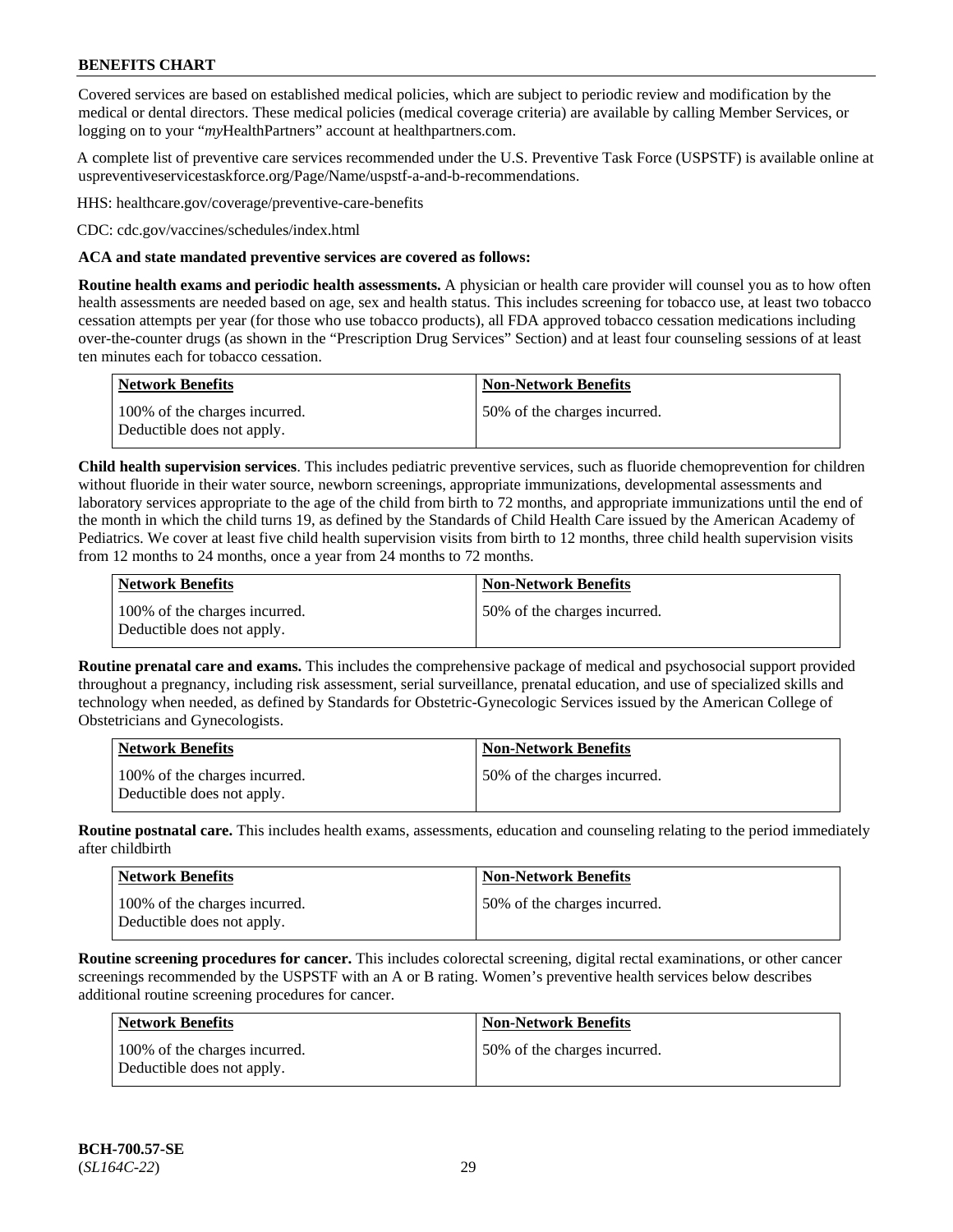**Professional voluntary family planning services.** This includes services to prevent or delay a pregnancy, including counseling and education. Services must be provided by a licensed provider.

| <b>Network Benefits</b>                                     | <b>Non-Network Benefits</b> |
|-------------------------------------------------------------|-----------------------------|
| 100% of the charges incurred.<br>Deductible does not apply. | See Network Benefits.       |

# **Adult immunizations**

| <b>Network Benefits</b>                                     | <b>Non-Network Benefits</b>  |
|-------------------------------------------------------------|------------------------------|
| 100% of the charges incurred.<br>Deductible does not apply. | 50% of the charges incurred. |

**Women's preventive services.**This includes mammograms\*, screenings for cervical cancer (pap smears), breast pumps, human papillomavirus (HPV) testing; counseling for sexually transmitted infections, counseling and screening for human immunodeficiency virus (HIV), and all FDA approved contraceptive methods as prescribed by a doctor, sterilization procedures, education and counseling (see the "Prescription Drug Services" section for coverage of oral contraceptive drugs). For women whose family history is associated with an increased risk for BRCA1 or BRCA2 gene mutations, we cover genetic counseling and BRCA screening without cost sharing, if appropriate and as determined by a physician

**\***Preventive mammogram screening includes digital breast tomosynthesis (3D mammograms) for members at risk for breast cancer.

"At risk for breast cancer" means: (1) having a family history with one or more first- or second-degree relatives with breast cancer; (2) testing positive for BRCA1 or BRCA2 mutations; (3) having heterogeneously dense breasts or extremely dense breasts based on the Breast Imaging Reporting and Data System established by the American College of Radiology; or (4) having a previous diagnosis of breast cancer.

| Network Benefits                                            | <b>Non-Network Benefits</b>  |
|-------------------------------------------------------------|------------------------------|
| 100% of the charges incurred.<br>Deductible does not apply. | 50% of the charges incurred. |

**Obesity screening and management.** We cover obesity screening and counseling for all ages during a routine preventive care exam. If you are age 18 or older and have a body mass index of 30 or more, we also cover intensive obesity management to help you lose weight. Your primary care doctor can coordinate these services.

| <b>Network Benefits</b>                                     | <b>Non-Network Benefits</b>   |
|-------------------------------------------------------------|-------------------------------|
| 100% of the charges incurred.<br>Deductible does not apply. | 150% of the charges incurred. |

**In addition to any ACA or state mandated preventive services referenced above, we cover the following eligible services:**

#### **Routine eye and hearing exams**

| Network Benefits                                            | <b>Non-Network Benefits</b>  |
|-------------------------------------------------------------|------------------------------|
| 100% of the charges incurred.<br>Deductible does not apply. | 50% of the charges incurred. |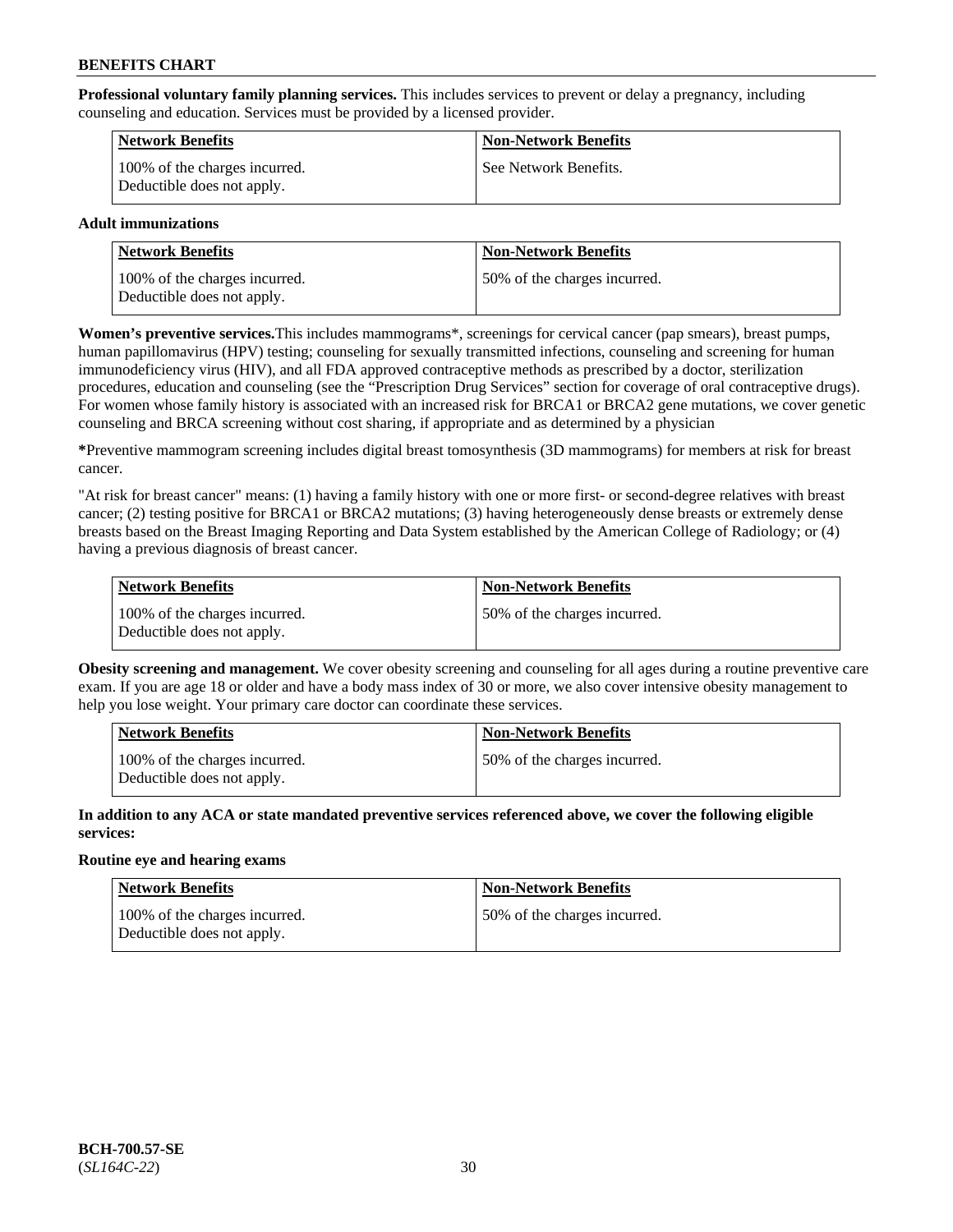**Ovarian cancer surveillance tests for women who are at risk.** "At risk for ovarian cancer" means (1) having a family history that includes any of the following: one or more first-degree or second-degree relatives with ovarian cancer, clusters of female relatives with breast cancer or nonpolyposis colorectal cancer; or (2) testing positive for BRCA1 or BRCA2 mutations. "Surveillance tests for ovarian cancer" means annual screening using: CA-125 serum tumor marker testing, transvaginal ultrasound, pelvic examination or other proven ovarian cancer screening tests currently being evaluated by the federal Food and Drug Administration or by the National Cancer Institute.

| <b>Network Benefits</b>                                                                                                                                                                                                          | <b>Non-Network Benefits</b>                                                                                                                                                                                                          |
|----------------------------------------------------------------------------------------------------------------------------------------------------------------------------------------------------------------------------------|--------------------------------------------------------------------------------------------------------------------------------------------------------------------------------------------------------------------------------------|
| Coverage level is same as corresponding Network<br>Benefit, depending on type of service provided, such<br>as Diagnostic Imaging Services, Laboratory Services<br>Office Visits for Illness or Injury or Preventive<br>Services. | Coverage level is same as corresponding Non-Network<br>Benefit, depending on type of service provided, such as<br>Diagnostic Imaging Services, Laboratory Services<br>Office Visits for Illness or Injury or Preventive<br>Services. |
|                                                                                                                                                                                                                                  |                                                                                                                                                                                                                                      |

#### **Limitations:**

• Services are not preventive if received as part of a visit to diagnose, manage or maintain an acute or chronic medical condition, illness or injury. When that occurs, unless otherwise indicated above, standard deductibles, copayments or coinsurance apply.

#### **Not Covered:**

See "Services Not Covered" in the Group Membership Contract.

# **SPECIFIED NON-NETWORK SERVICES**

# **Covered Services:**

We cover the following services when you elect to receive them from a non-network provider, at the same level of coverage we provide when you elect to receive the services from a network provider:

- Voluntary family planning of the conception and bearing of children.
- The provider visit(s) and test(s) necessary to make a diagnosis of infertility.
- Testing and treatment of sexually transmitted diseases (other than HIV).
- Testing for AIDS or other HIV-related conditions.

| <b>Network Benefits</b>                                                                                                                            | <b>Non-Network Benefits</b>                    |
|----------------------------------------------------------------------------------------------------------------------------------------------------|------------------------------------------------|
| Coverage level is same as corresponding Network<br>Benefit, depending on type of service provided, such as<br>Office Visits for Illness or Injury. | See Network Benefits for the services covered. |

#### **Not Covered:**

See "Services Not Covered" in the Group Membership Contract.

# **TELEHEALTH/TELEMEDICINE SERVICES**

#### **Definitions:**

**Telehealth, Telemedicine, or Virtual Care.** This is a means of communication between a health care professional and a patient. This includes the use of secure electronic information, imaging, and communication technologies, including:

- interactive audio or audio-video
- interactive audio with store-and-forward technology
- chat-based and email-based systems
- physician-to-physician consultation
- patient education
- data transmission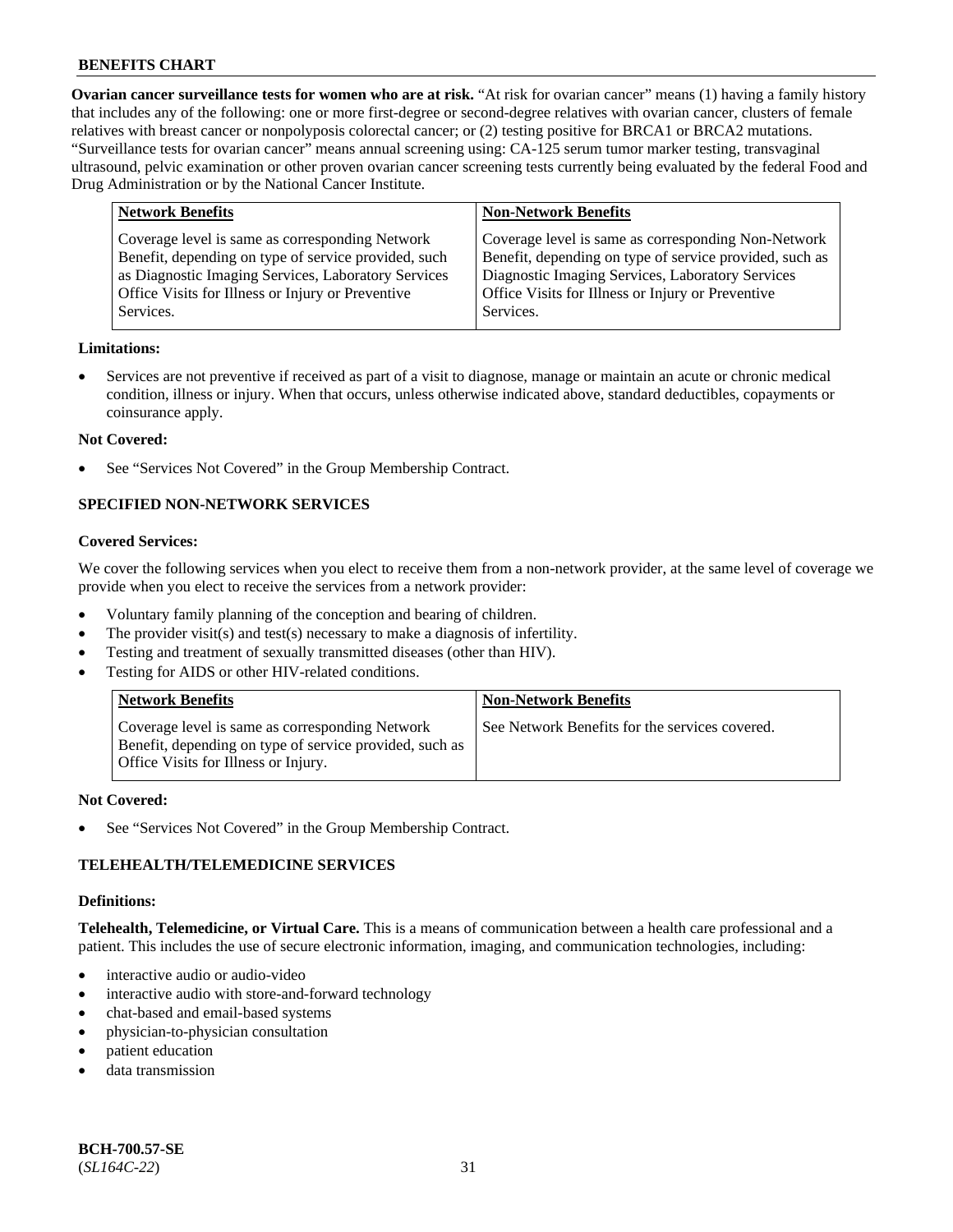- data interpretation
- digital diagnostics (algorithm-enabled diagnostic support)
- digital therapeutics (the use of personal health devices and sensors, either alone or in combination with conventional drug therapies, for disease prevention and management)

# Services can be delivered:

Synchronously: the patient and health care professional are engaging with one another at the same time; or Asynchronously: the patient and health care professional engage with each other at different points in time.

**Telephone Visits.** Live, synchronous, interactive encounters over the telephone between a patient and a healthcare provider.

**E-visit or chat-based visits.** Asynchronous online or mobile app encounters to discuss a patient's personal health information, vital signs, and other physiologic data or diagnostic images. The healthcare provider reviews and delivers a consultation, diagnosis, prescription or treatment plan after reviewing the patient's visit information.

**Virtuwell<sup>®</sup>**. This is an online service for you to receive a diagnosis and treatment for certain conditions, such as a cold, flu, ear pain and sinus infections. You may access the Virtuwell website at [virtuwell.com.](https://www.virtuwell.com/)

**Video Visits.** Live, synchronous, interactive encounters using secure web-based video between a patient and a healthcare provider.

# **Covered Services:**

The Plan covers the following methods of receiving care for services that would be eligible under the Plan if the service were provided in person.

#### **Scheduled telephone visits**

| <b>Network Benefits</b>      | Non-Network Benefits         |
|------------------------------|------------------------------|
| 70% of the charges incurred. | 50% of the charges incurred. |

# **E-visits**

# **Access to online care through Virtuwell at [virtuwell.com](https://www.virtuwell.com/)**

| <b>Network Benefits</b>                                     | <b>Non-Network Benefits</b> |
|-------------------------------------------------------------|-----------------------------|
| 100% of the charges incurred.<br>Deductible does not apply. | Not Applicable.             |

# **All other E-visits**

| Network Benefits             | <b>Non-Network Benefits</b>  |
|------------------------------|------------------------------|
| 70% of the charges incurred. | 50% of the charges incurred. |

# **First three visits**

# **Network Benefits**

The first three mental health and substance use disorder visits, urgent care visits, office visits, convenience clinic visits, telephone visits and e-visits (other than Virtuwell) combined in a calendar year are covered at 100%, not subject to the deductible.

Physicians services are included; however charges for day treatment services, group visits, office procedures, laboratory, radiology and other ancillary services are not included and will be subject to your deductible and coinsurance.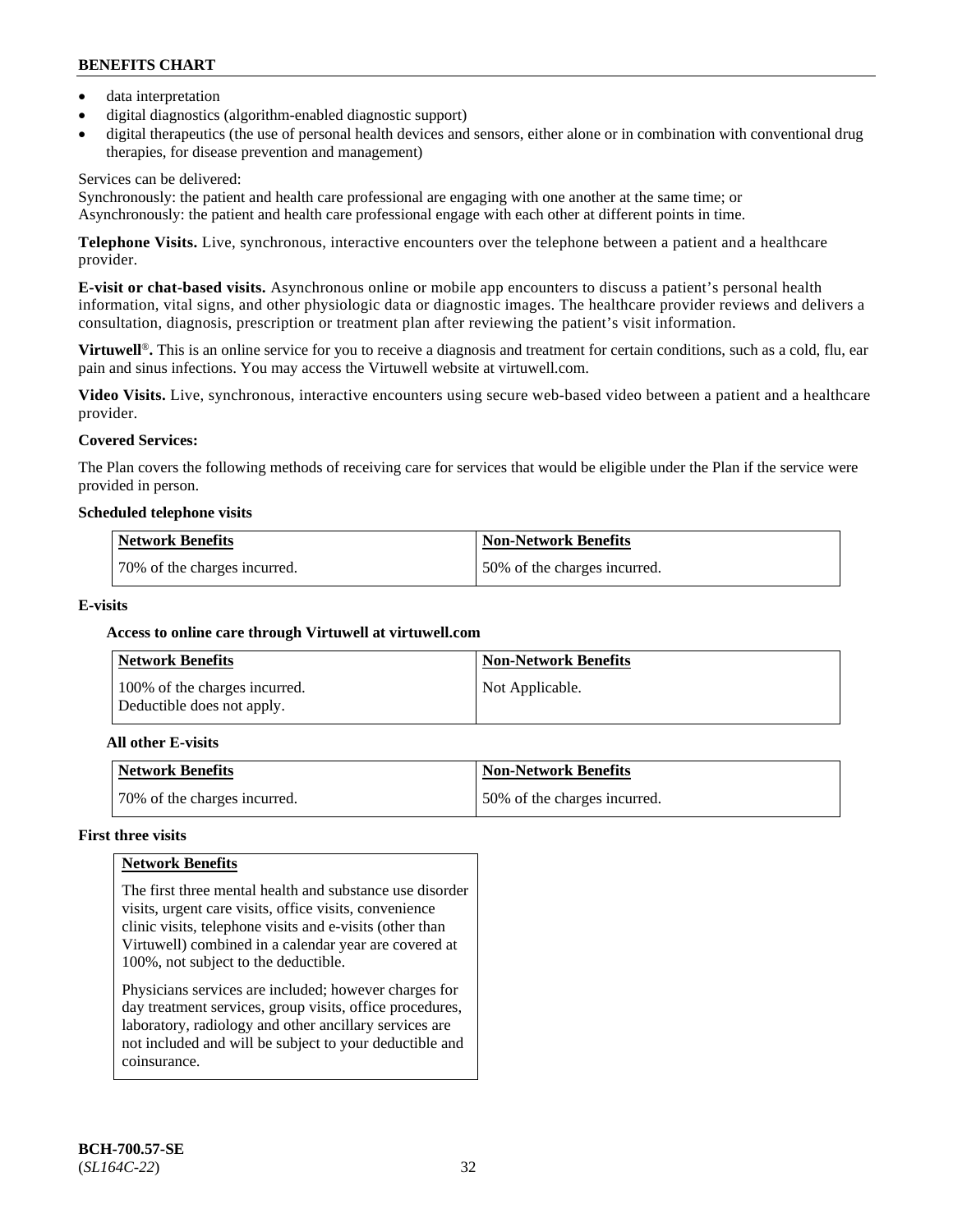#### **Video visits**

| <b>Network Benefits</b>                                | <b>Non-Network Benefits</b>                            |
|--------------------------------------------------------|--------------------------------------------------------|
| Coverage level is same as corresponding Network        | Coverage level is same as corresponding Non-Network    |
| Benefit, depending upon type of service provided, such | Benefit, depending upon type of service provided, such |
| as Office Visits for Illness or Injury.                | as Office Visits for Illness or Injury.                |

### **Not Covered:**

See "Services Not Covered" in the Group Membership Contract.

# **TRANSPLANT SERVICES**

# **Applicable Definitions:**

**Autologous.** This is when the source of cells is from the individual's own marrow or stem cells.

**Allogeneic.** This is when the source of cells is from a related or unrelated donor's marrow or stem cells.

**Autologous Bone Marrow Transplant.** This is when the bone marrow is harvested from the individual and stored. The patient undergoes treatment which includes tumor ablation with high-dose chemotherapy and/or radiation. The bone marrow is reinfused (transplanted).

**Allogeneic Bone Marrow Transplant.** This is when the bone marrow is harvested from the related or unrelated donor and stored. The patient undergoes treatment which includes tumor ablation with high-dose chemotherapy and/or radiation. The bone marrow is reinfused (transplanted).

**Autologous/Allogeneic Stem Cell Support.** This is a treatment process that includes stem cell harvest from either bone marrow or peripheral blood, tumor ablation with high-dose chemotherapy and/or radiation, stem cell reinfusion, and related care. Autologous/allogeneic bone marrow transplantation and high dose chemotherapy with peripheral stem cell rescue/support are considered to be autologous/allogeneic stem cell support.

**Designated Transplant Center.** This is any health care provider, group or association of health care providers designated by us to provide services, supplies or drugs for specified transplants for our members.

**Transplant Services.** This is transplantation (including retransplants) of the human organs or tissue listed below, including all related post-surgical treatment and drugs and multiple transplants for a related cause. Transplant services do not include other organ or tissue transplants or surgical implantation of mechanical devices functioning as a human organ, except surgical implantation of an FDA approved Ventricular Assist Device (VAD) or total artificial heart, functioning as a temporary bridge to heart transplantation.

Prior authorization is required prior to consultation to support coordination of care and benefits.

# **Covered Services:**

We cover eligible transplant services (as defined above) while you are covered under this Benefits Chart. Transplants that will be considered for coverage are limited to the following:

- Kidney transplants for end-stage disease.
- Cornea transplants for end-stage disease.
- Heart transplants for end-stage disease.
- Lung transplants or heart/lung transplants for: (1) primary pulmonary hypertension; (2) Eisenmenger's syndrome; (3) endstage pulmonary fibrosis; (4) alpha 1 antitrypsin disease; (5) cystic fibrosis; and (6) emphysema.
- Liver transplants for: (1) biliary atresia in children; (2) primary biliary cirrhosis; (3) post-acute viral infection (including hepatitis A, hepatitis B antigen e negative and hepatitis C) causing acute atrophy or post-necrotic cirrhosis; (4) primary sclerosing cholangitis; (5) alcoholic cirrhosis; and (6) hepatocellular carcinoma.